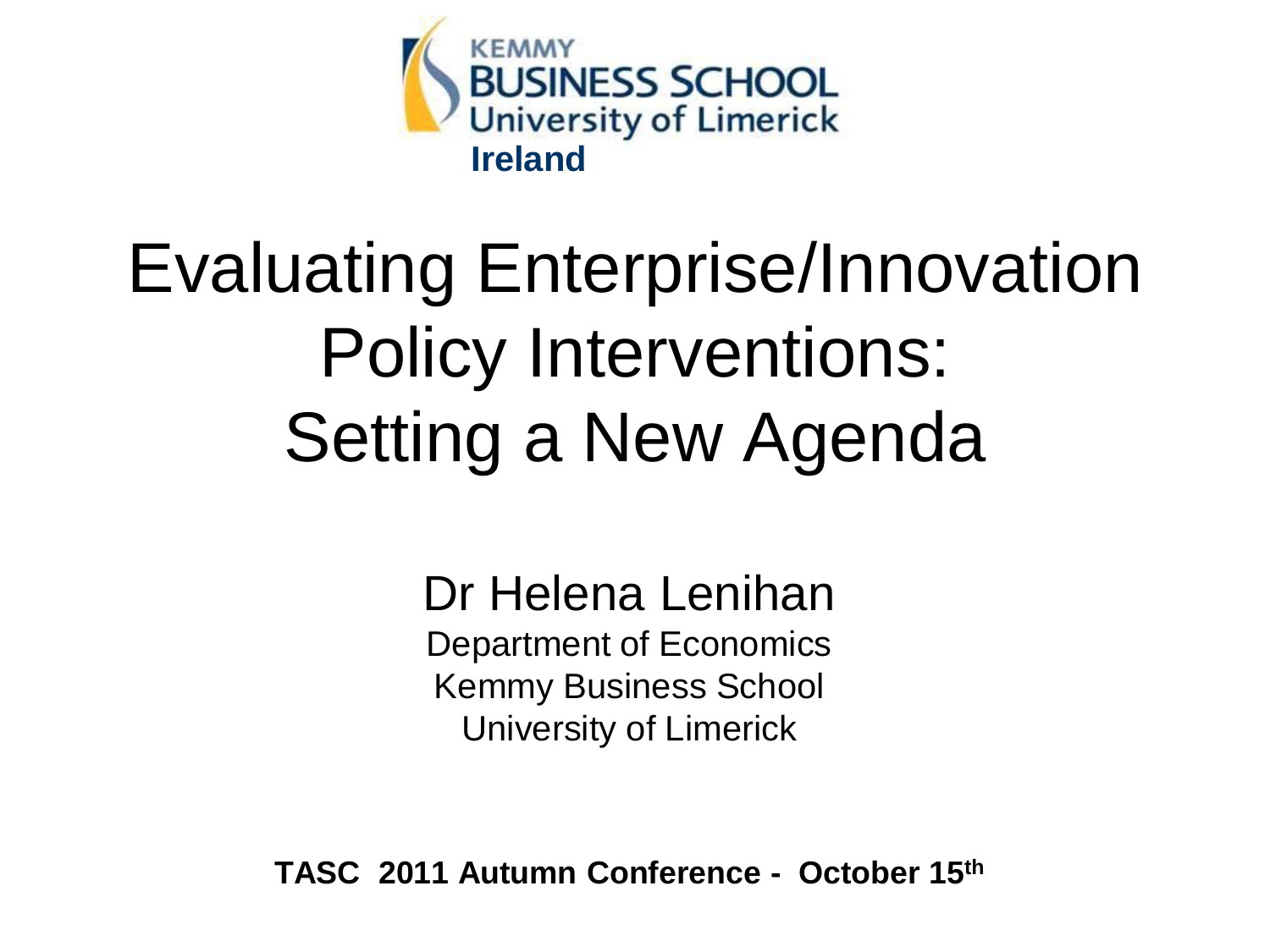

#### **Renewed interest into Enterprise policy**

Driven by:

- Macro factors
- Micro factors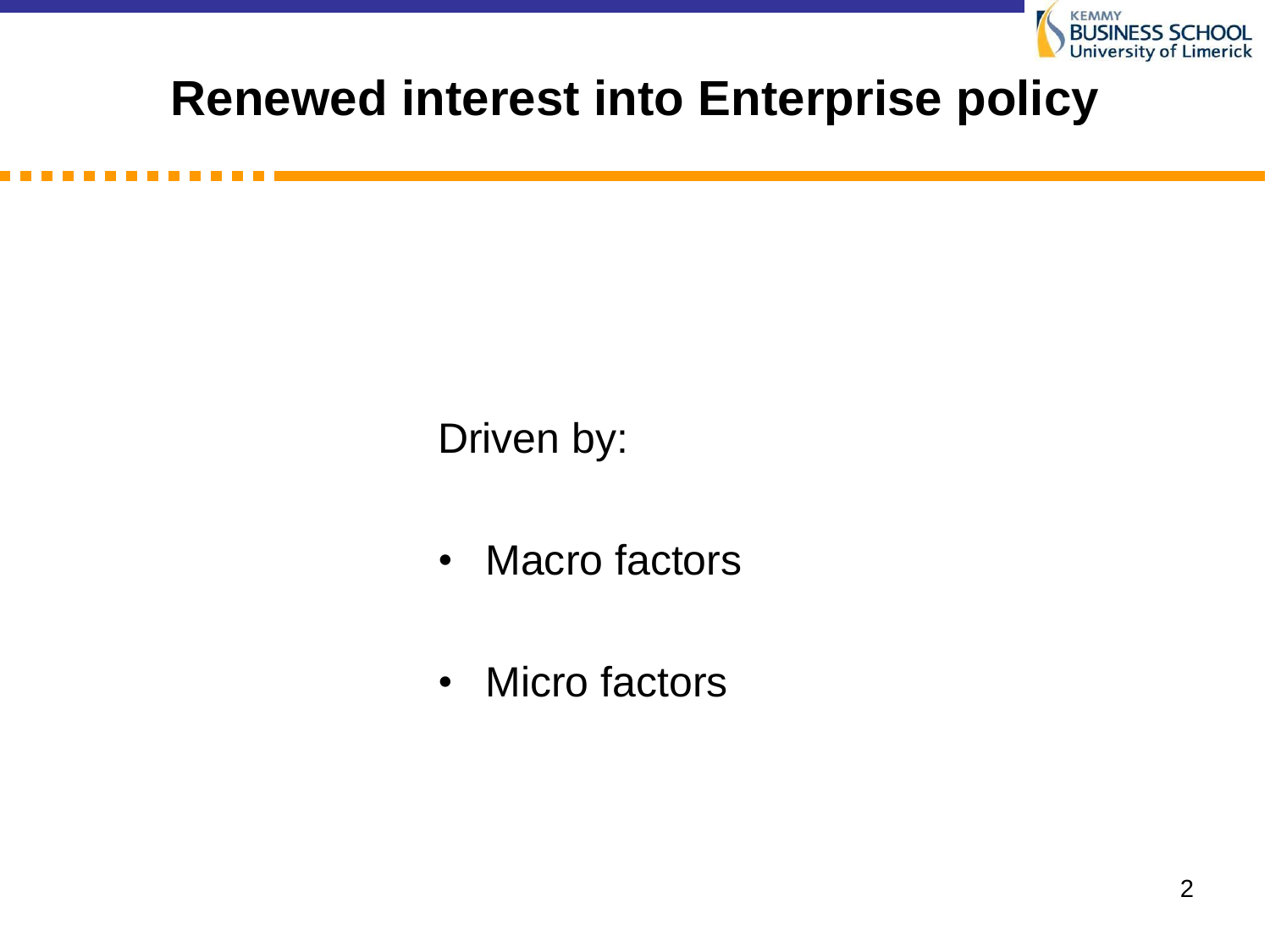### **Enterprise/Innovation very much part current Irish policy-making agenda** (1)

"Irelands' future economic success depends on increasing levels of innovation across all aspects of Irish enterprise…" ( p.19).

"We do not see an alternative path to recovery other than one driven by innovation" (p. 19)

*Source: Innovation Ireland Report of the Innovation Taskforce (2010)*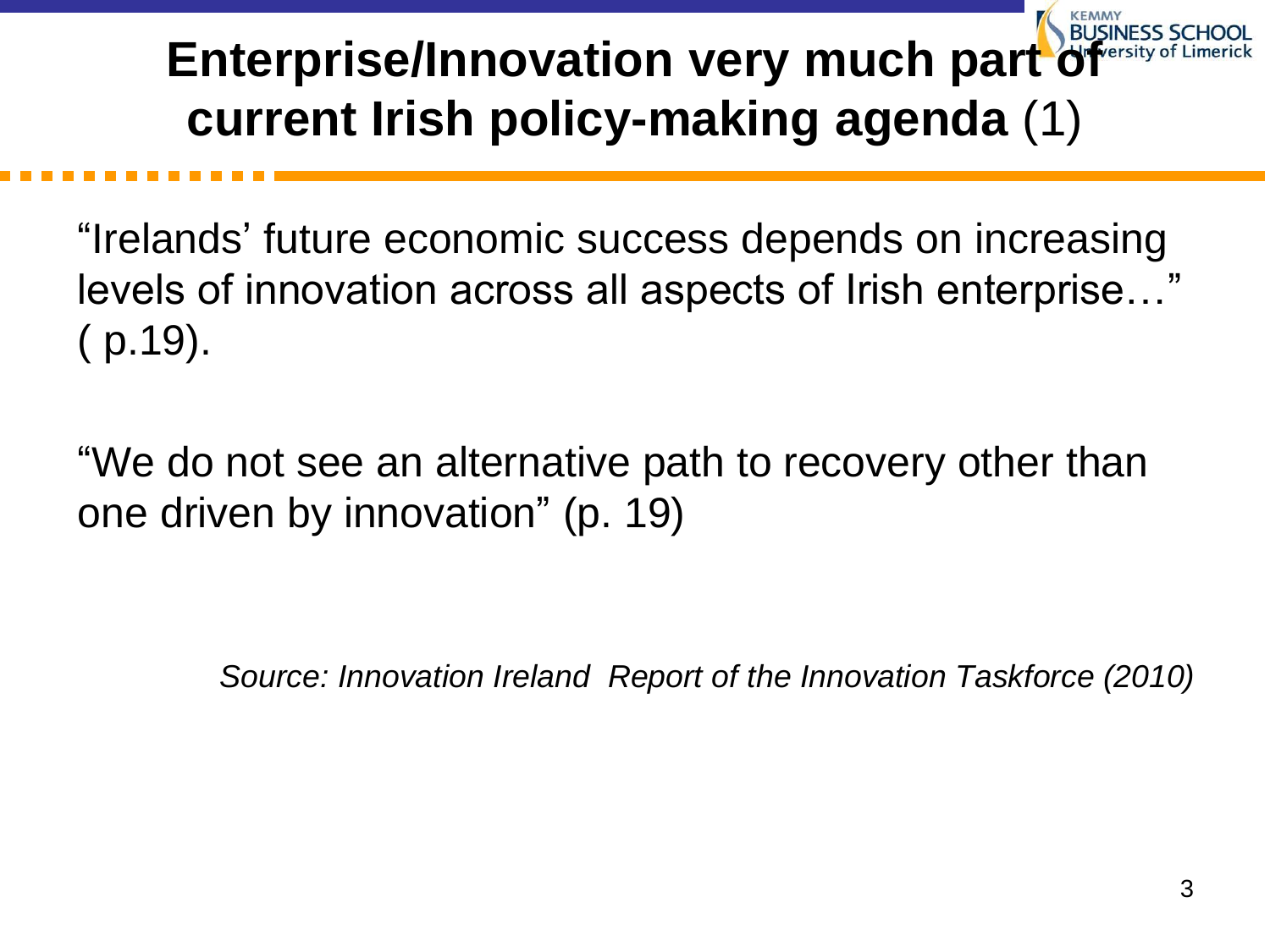### **Enterprise/Innovation very much part of current Irish policy-making agenda (2)**

"Innovation levels and creativity in all its dimensions will continue as the central driver of wealth creation, economic progress and prosperity out to 2025" (p. 83).

"Enterprise therefore needs to remain at the heart of national economic policy supported by a truly integrated, coherent policy framework…" (p. 90).

*Forfás (2009) Sharing our Future Ireland 2025 Strategic Policy Requirements for Enterprise Development*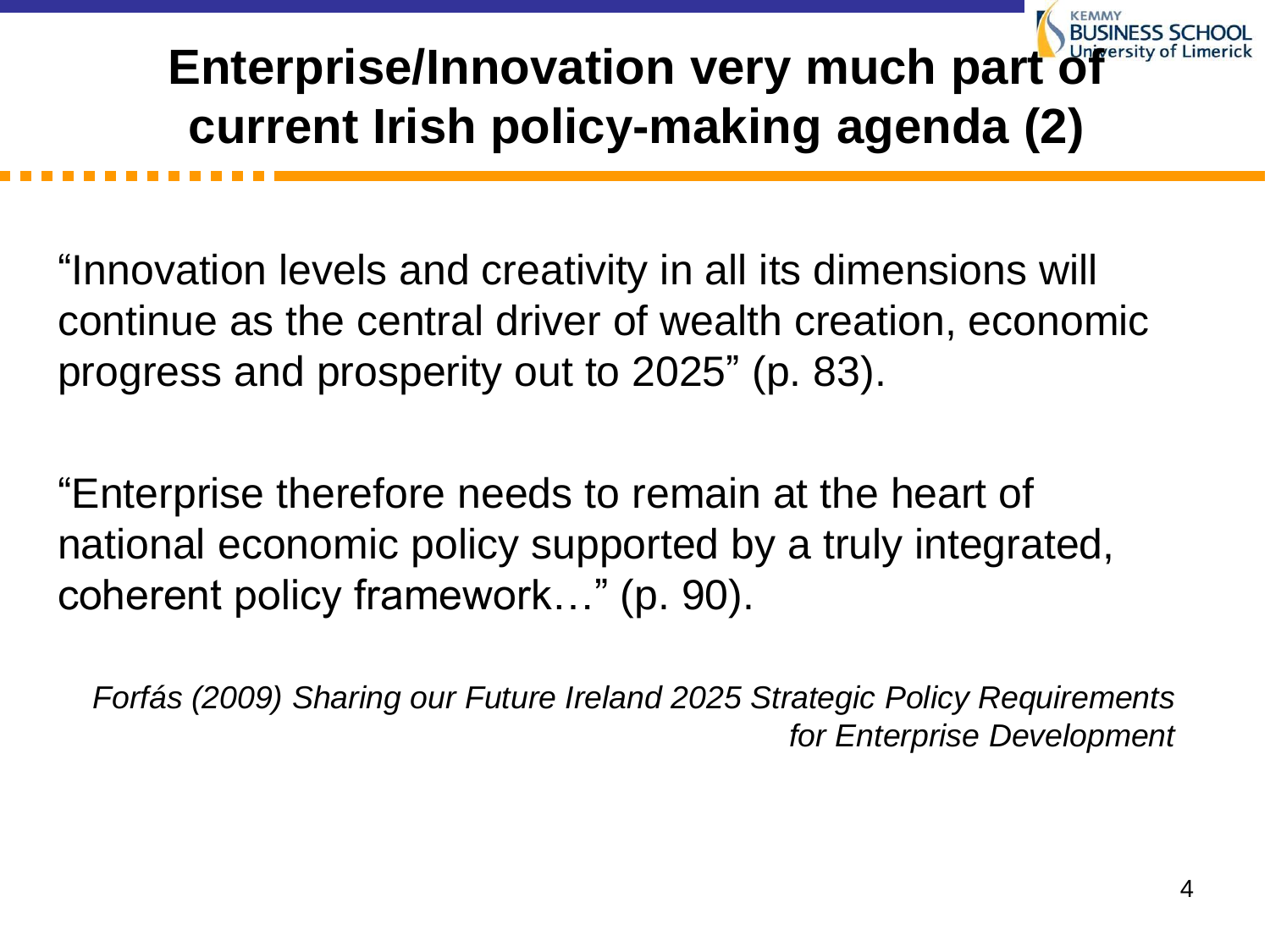### **Some insights into the extent of intervention for R&D and Innovation in Ireland**

| <b>Enterprise Ireland</b>                   | 2009<br>€'000 | 2010*<br>€'000 |
|---------------------------------------------|---------------|----------------|
| R&D programmes                              | 54,056        | 53,220         |
| <b>Applied Research Enhancements</b>        | 9,098         | 3,552          |
| <b>Industry Led Networks</b>                | 1,964         | 1,741          |
| <b>Basic Research Grants</b>                | 12            | $-$ *          |
| <b>Innovation Partnerships</b>              | 6,909         | 7,698          |
| <b>Commercialisation Fund</b>               | 24,420        | 23,007         |
| <b>IDA Ireland - R&amp;D and Innovation</b> | 61,309        | 82,000         |
| InterTradeIreland - INNOVAprogramme         | 738           | 1,786          |

Source: Forfás (2011) R&D Funding and Performance in the State Sector 2009-2010 <sup>5</sup> \* This grant is now managed by SFI and IRCSET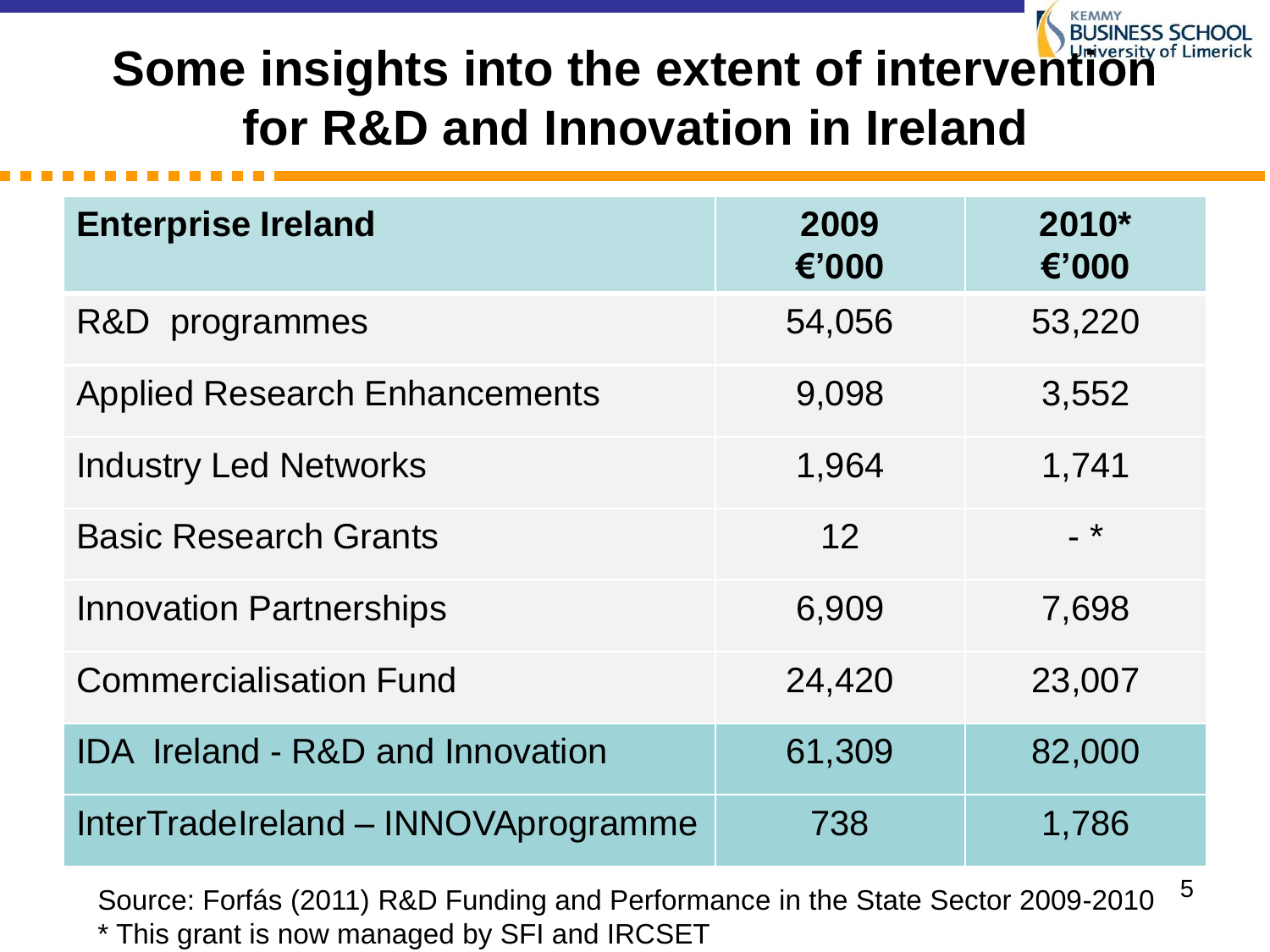### **Some insights into the extent of intervent Ireland (1)**

"The overall funding allocated to Enterprise Ireland for company supports in 2010 amounts to €278m, which represents a 26% increase on the outturn for 2009" (p.18).

*Source: Dept of Enterprise Trade and Innovation (2010) Annual Output Statement*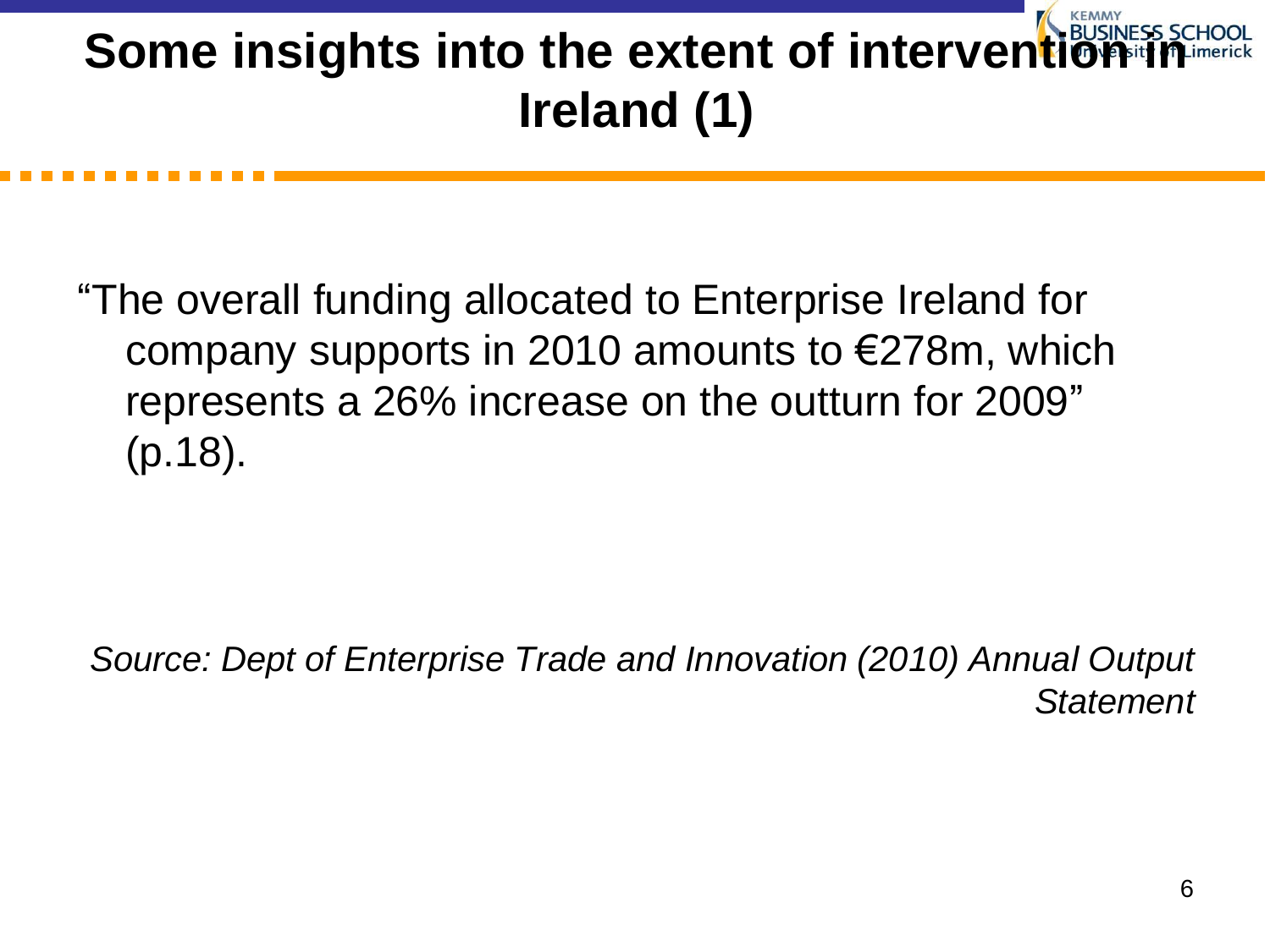### **Some insights into the extent of intervent Ireland (2)**

- •Enterprise Ireland's allocation from the Department for 2011 is €307 million.
- •IDA's budget for supports to industry in 2011 is €93 million.
- •Shannon Development has been allocated €3.6 million in Exchequer funding to support enterprise in 2011.
- •The total budget allocation for the CEBs in 2011 is €27.242m.

*Source: (2011) Opening address by Ms. Clare Dunne, Assistant Secretary,*  Dept. for Jobs Enterprise and Innovation to the Joint Oireachtas Committee om *Jobs, Social Protection and Education 14th September*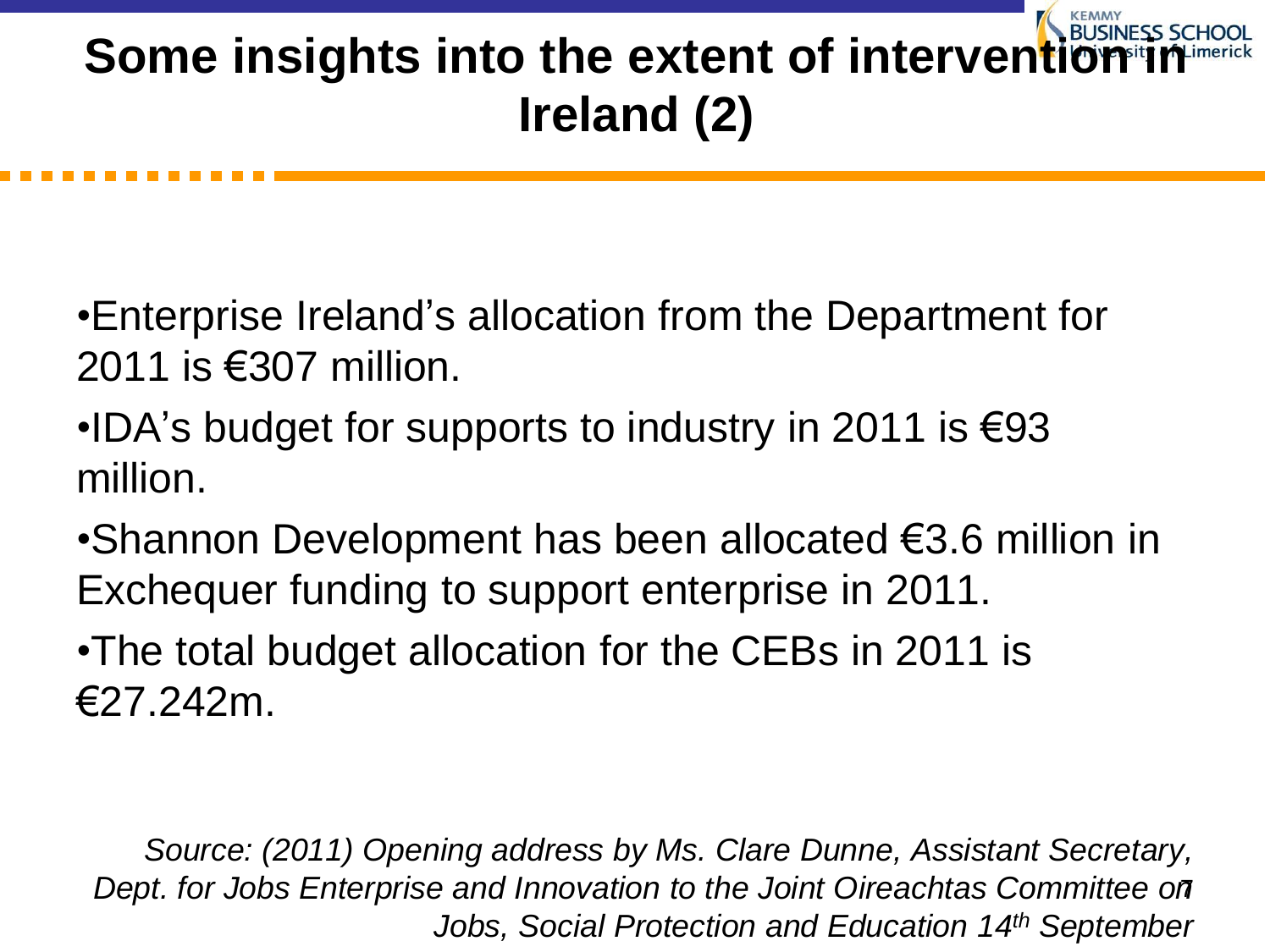### **Some insights into the extent of intervent Ireland (3)**

Currently there are over *80 different programmes/supports* offered by the following agencies which directly or indirectly assist industry beneficiaries:

-IDA Ireland

-Enterprise Ireland (including the County Enterprise Boards)

-Science Foundation Ireland (does not support industry directly but does so indirectly through its collaborative research funding programmes)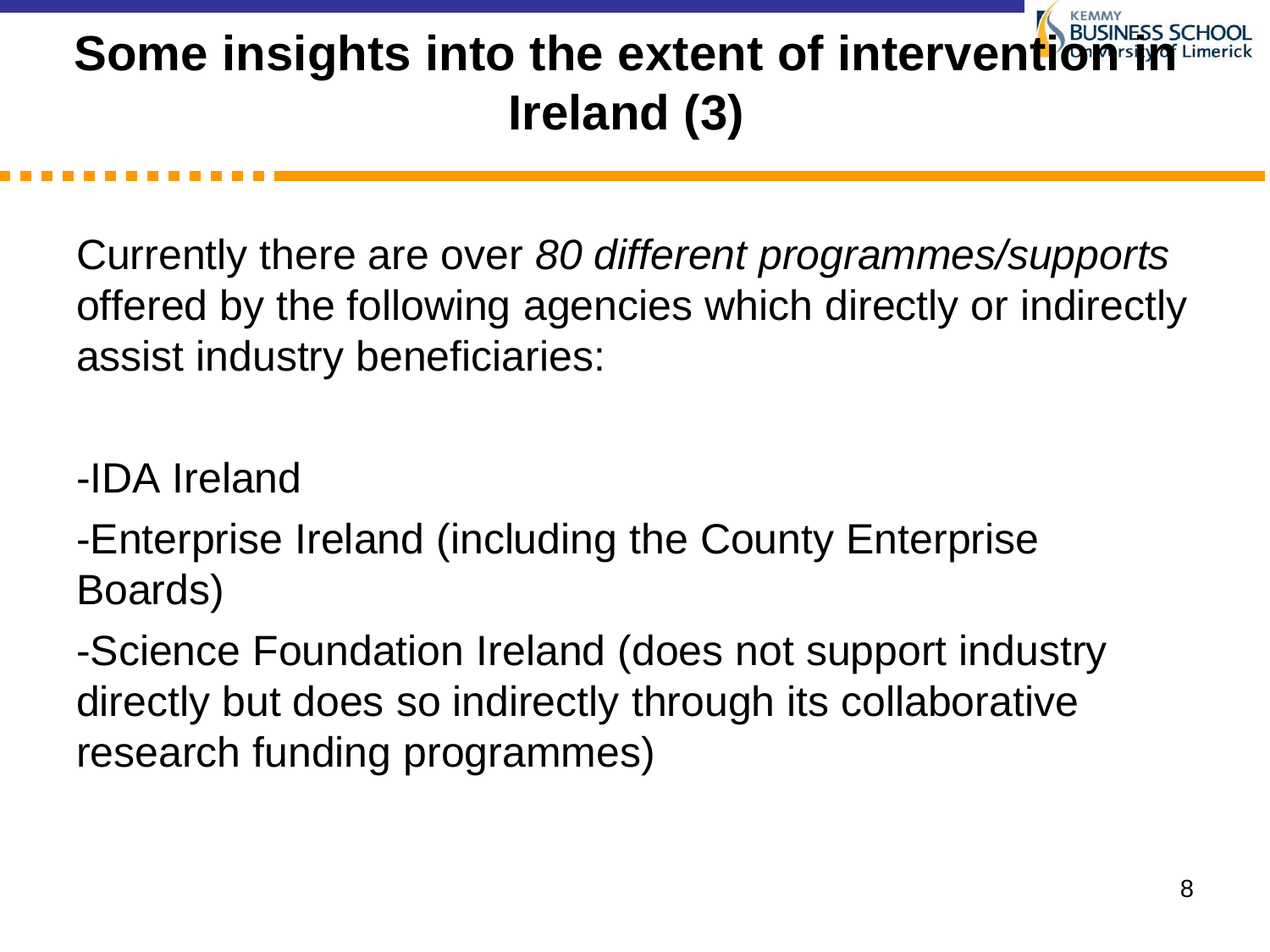### **Lack of Enterprise policy evaluation internationally**

Pack & Saggi (2006) "Recent discussion of "new" industrial policy including the desirability of fostering learning and obtaining benefits from agglomeration economies offered by industrial clusters has received little systematic empirical evaluation" (p. 285)

Greene & Storey (2007) "Unfortunately while enterprise policy is widespread across developed economies there is very little evaluation of impact" (p. 213)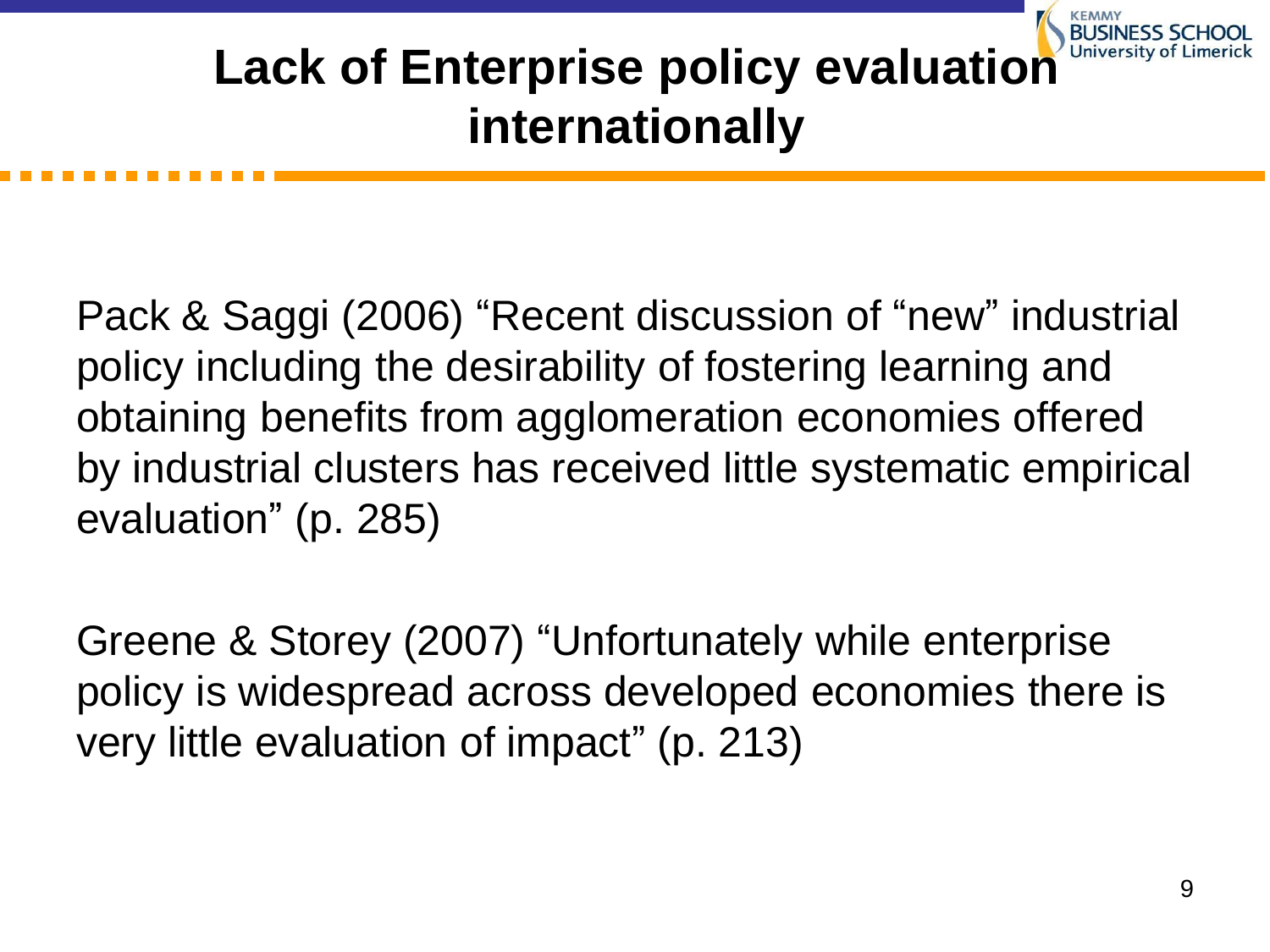

#### **Defining Policy Evaluation**

- Exploring the counterfactual
- What works best under what circumstances?
- Comprises analytically rigorous attempts to determine the impact of public policy initiatives
- Key challenge to highlight the impact of a particular policy intervention.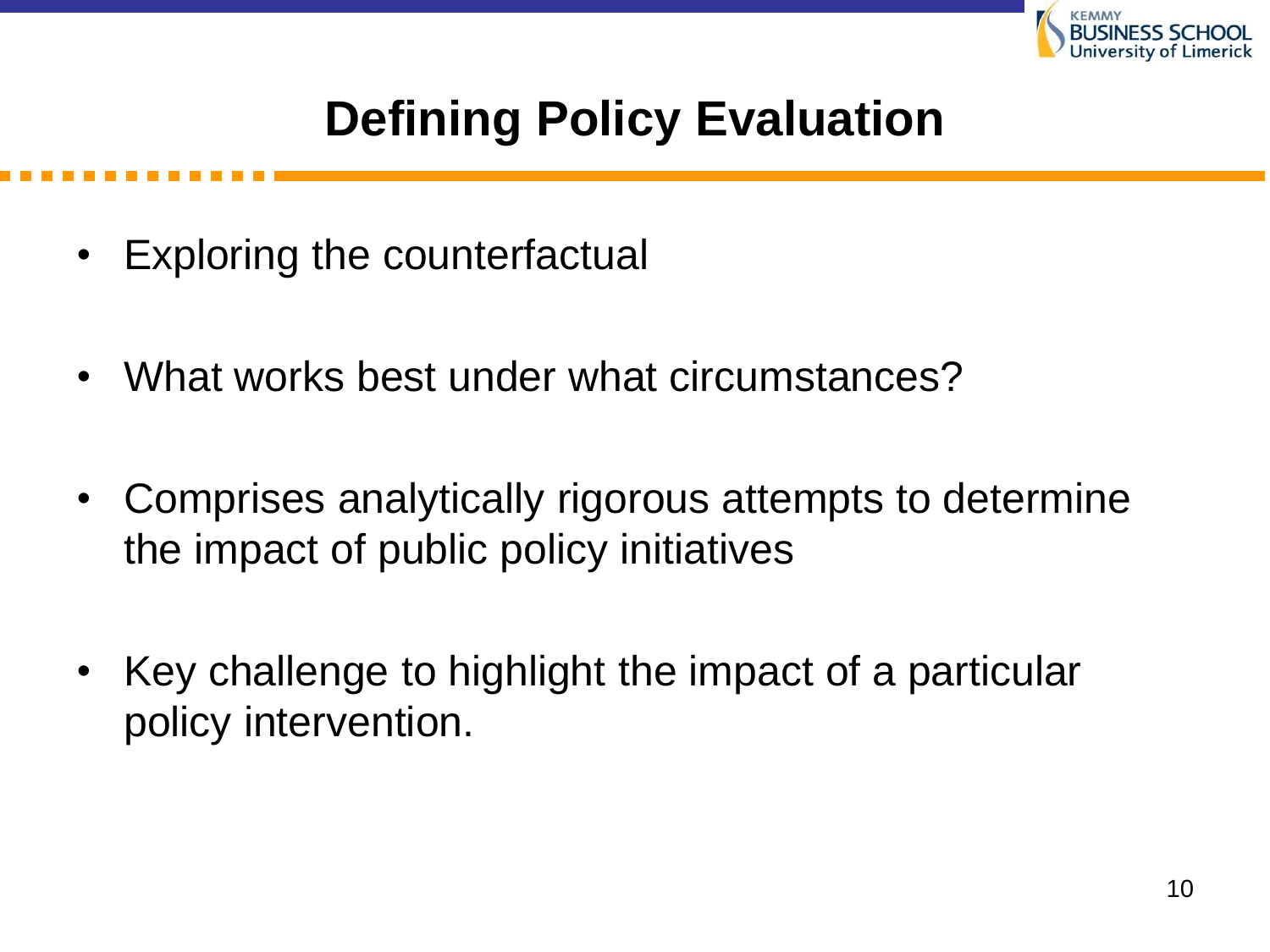

#### **Why Evaluate?**

- Impact
- Value for money
- Leads to policy improvements.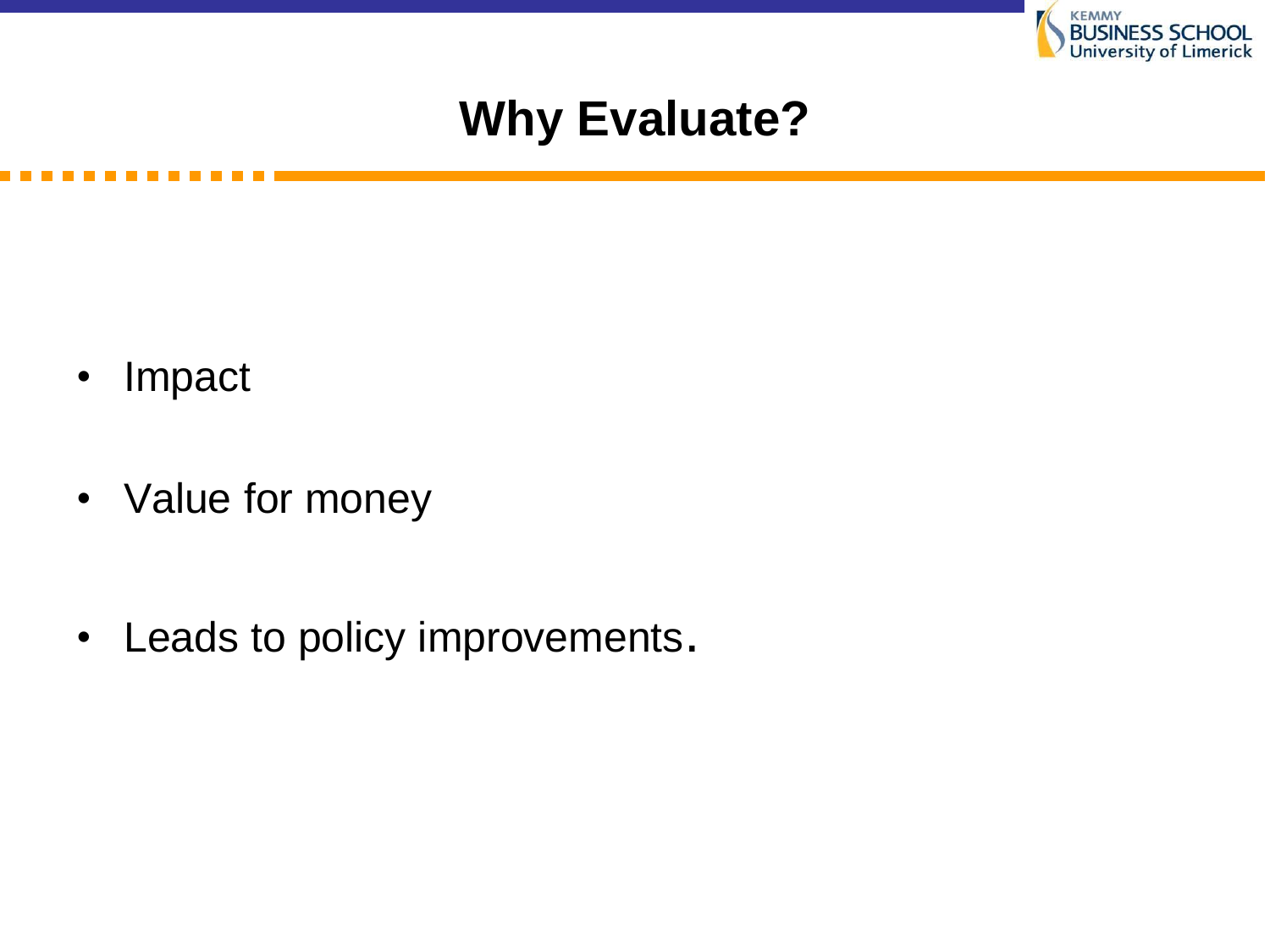### **Frequent calls for evaluation but did much and the Set of Second Form Explorers happen?** (1)

As far back as the "Third Programme for Economic and Social Development" (1969-72) a call was made for evaluation (Government of Ireland, 1969).

The "White Paper on Industrial Policy" (Government of Ireland, 1984) also emphasised the importance of 'reviewing' and 'monitoring' industrial policy.

Similarly, the Culliton Report (1992) highlighted the need for evaluation.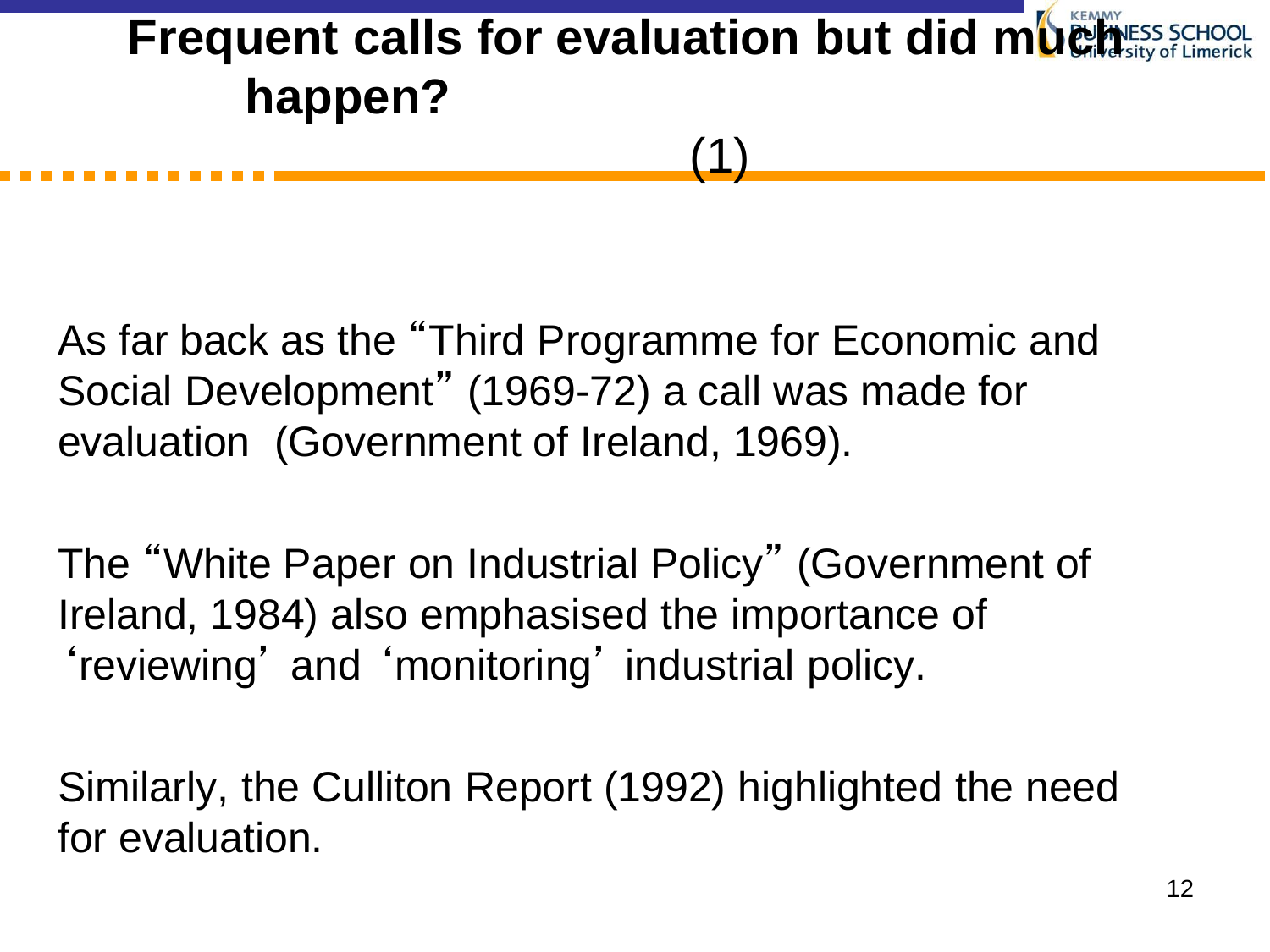# **Frequent calls for evaluation but did m happen?** (2)

- Despite calls for industrial policy evaluation, it was not until the mid- 1990s that evaluations of industrial policy interventions at the firm level really began in earnest.
- The increased impetus for evaluation during the 1990s was largely driven by the EU who emphasised the need to assess accountability and the impact of significant EU transfers.
- "Evaluation is very much in its infancy in Irish academic and policymaking circles" (Lenihan, 2004, p. 247)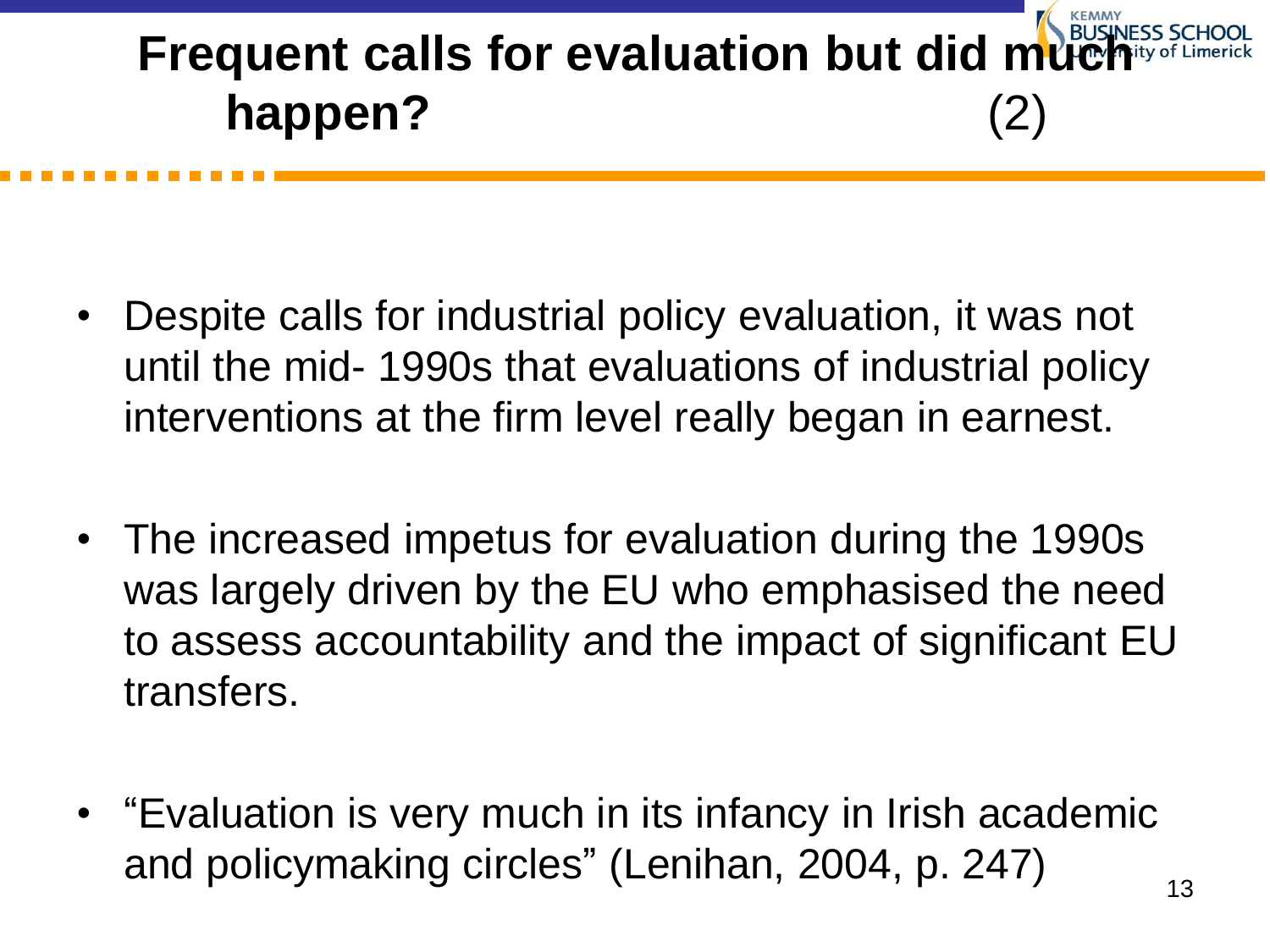

### **Frequent calls for evaluation but did much happen?** (3)

"It has been estimated that approximately €5.5 billion was spent on direct financial assistance to industry by government agencies (excluding administration and support to the higher education sector)over the period 1980-2003… Given the scale of this expenditure it would seem pertinent to address the very basic issues of 'accountability' , 'value for money' and 'additionality'. Despite this level of expenditure on industrial development, there has, and as is subsequently argued in this paper, continues to be a poor evaluation culture in Ireland although some progress has been made in recent years." (Lenihan, Hart and Roper 2005)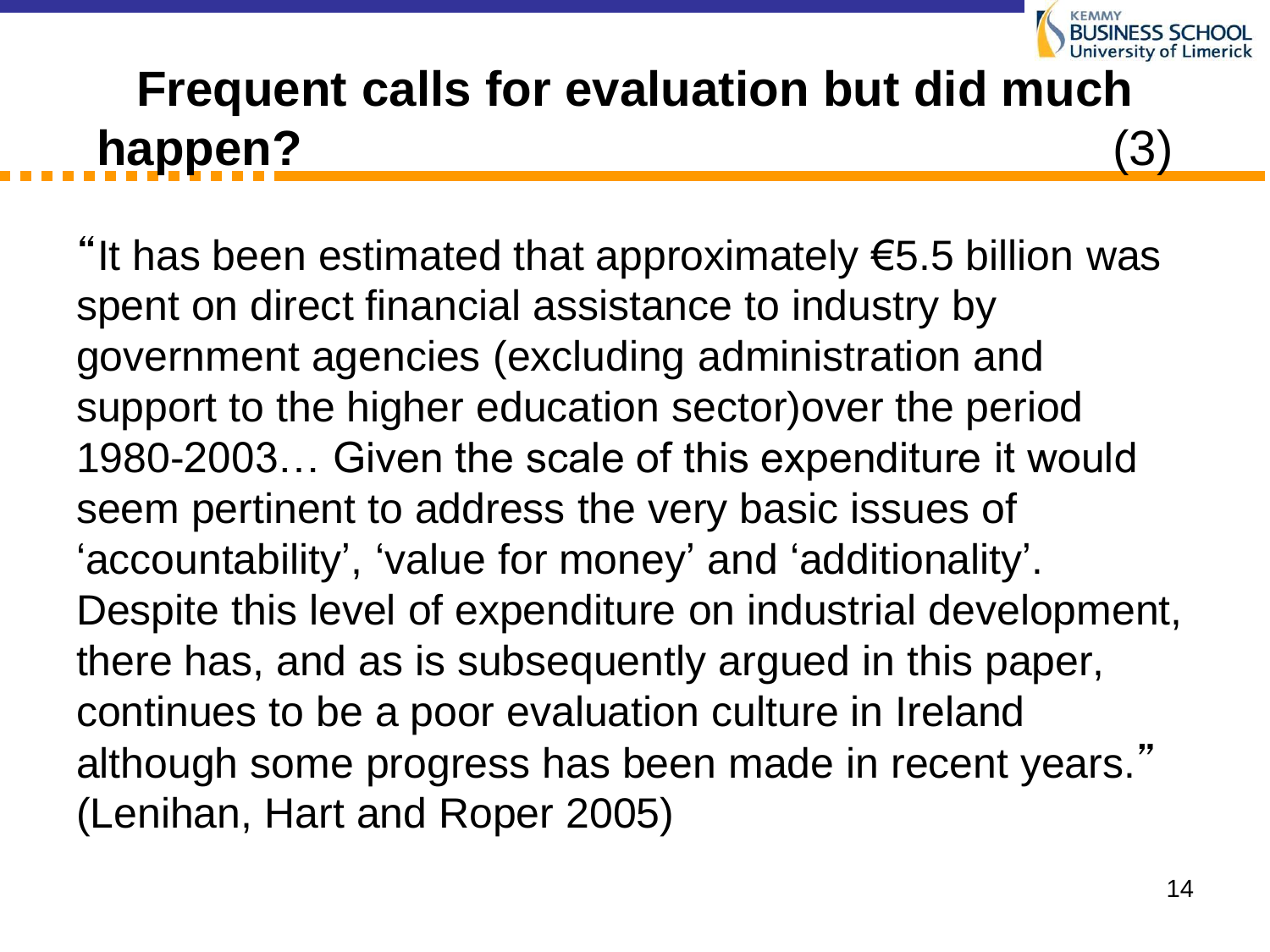

#### **Lots of calls** *recently* **for Policy Evaluation (1**)

"Develop and implement a system wide evaluation framework (incorporating enterprise policy programme and project elements). The framework will be designed to measure ex-ante and ex-post the appropriateness, effectiveness and efficiency of policy objects/delivery".

*Forfás (2010) Making it Happen: Growing Enterprise for Ireland (p.xxix)*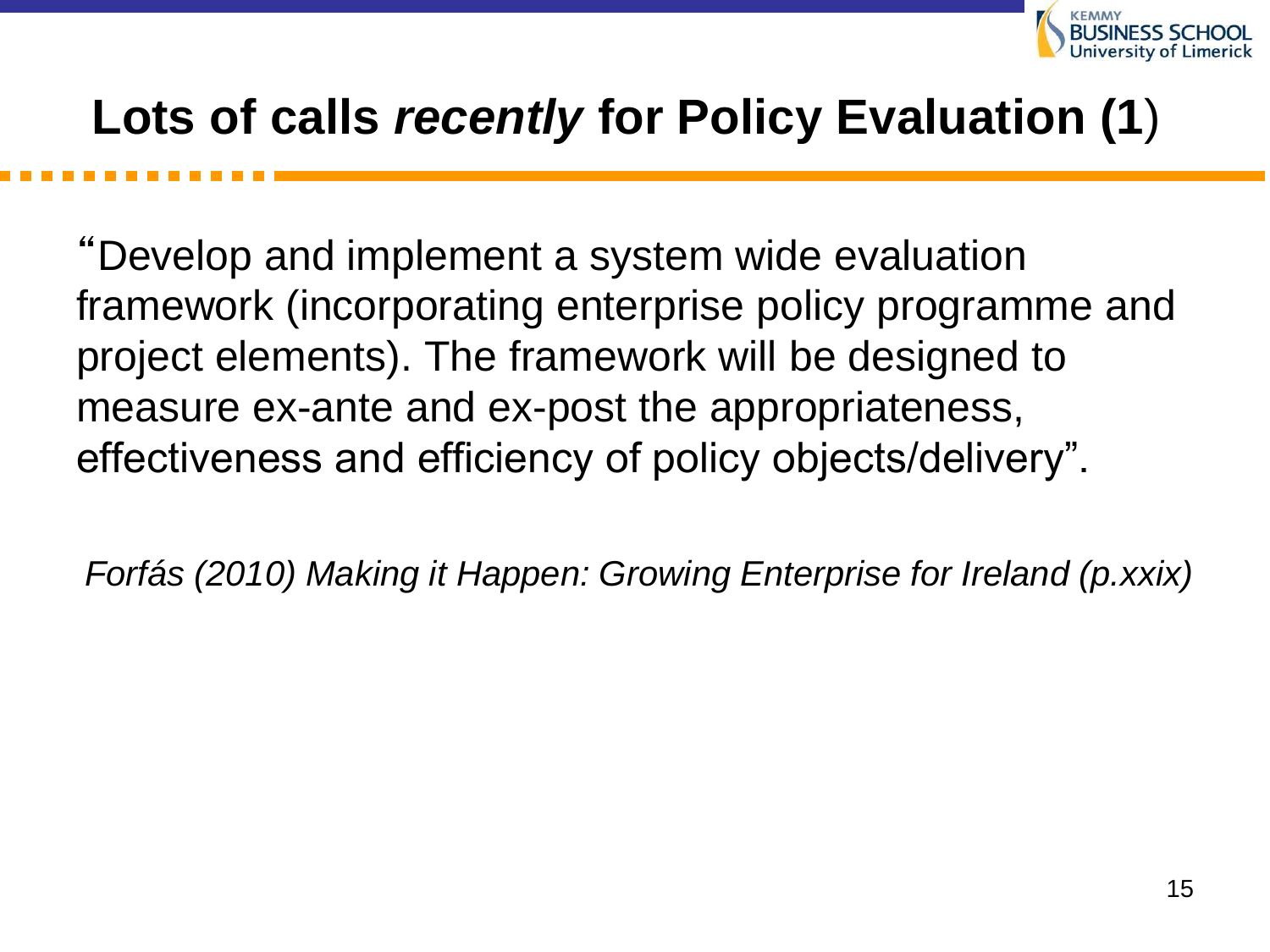

#### **Lots of calls** *recently* **for Policy Evaluation (2)**

"All expenditure programmes should have a sunset clause after which the scheme is wound down, unless the programme shows clear positive results on the basis of a rigorous evaluation exercise, including VFM and Policy Reviews. We need a move away from the existing system whereby resources are assigned once and, in effect retained indefinitely with little regard to results or alternative priorities".

> *Source: Report of the Special Group on Public Service Numbers and Expenditure Programmes (2009, p. 23)*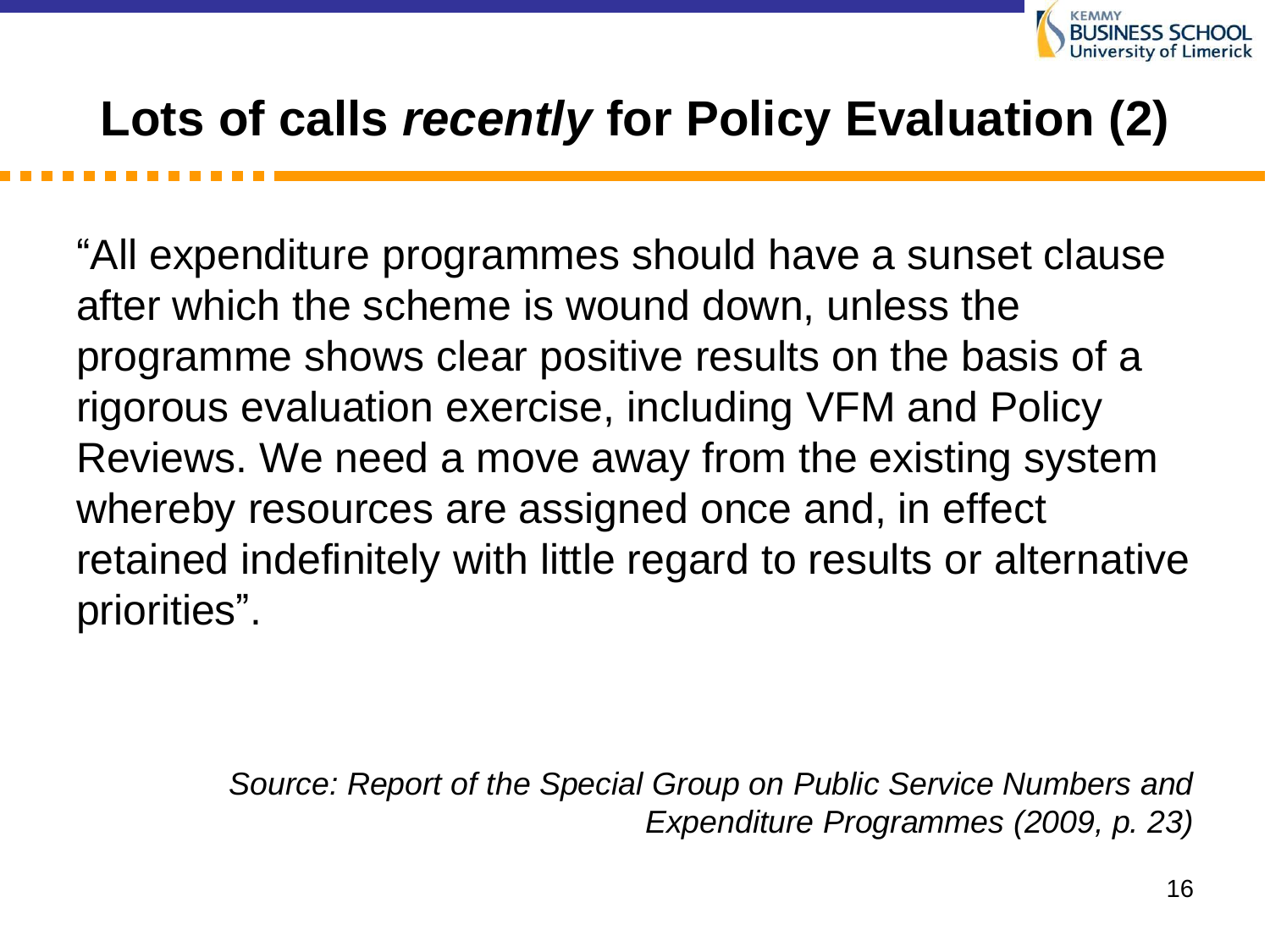

#### **Forfás Annual Reports 1995 -2010**

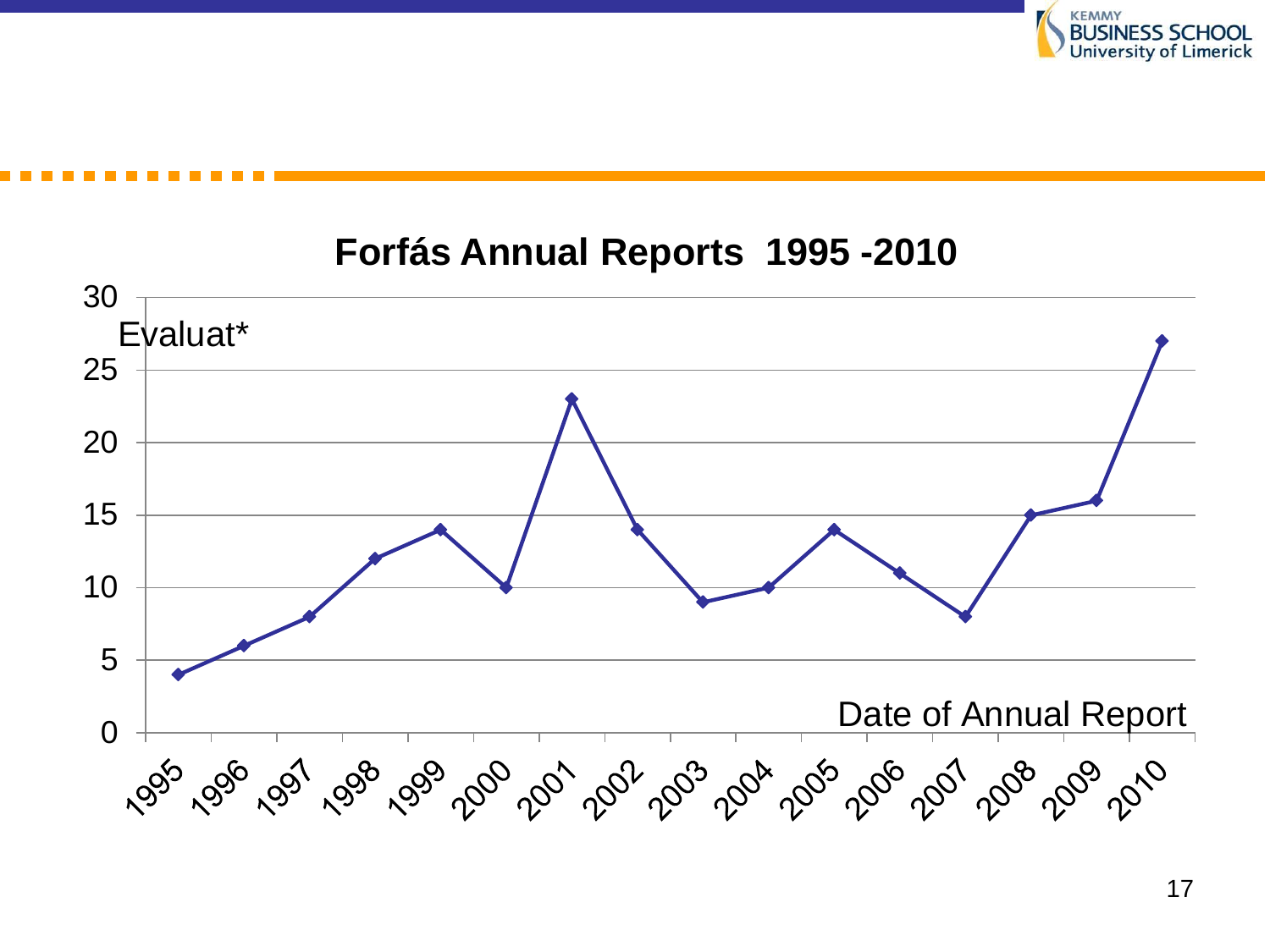

#### **A very recent development looks promising (1)**

*Forfás (May 2011)* "*Framework for the Evaluation of Enterprise Supports*"

"The report comprises a robust framework for the evaluation of enterprise support programmes in Ireland based on international best practice in enterprise evaluation" (p.4)

•Very welcome development

•Provides a common basis for the evaluation of enterprise support interventions and the support interventions of the support  $\frac{18}{18}$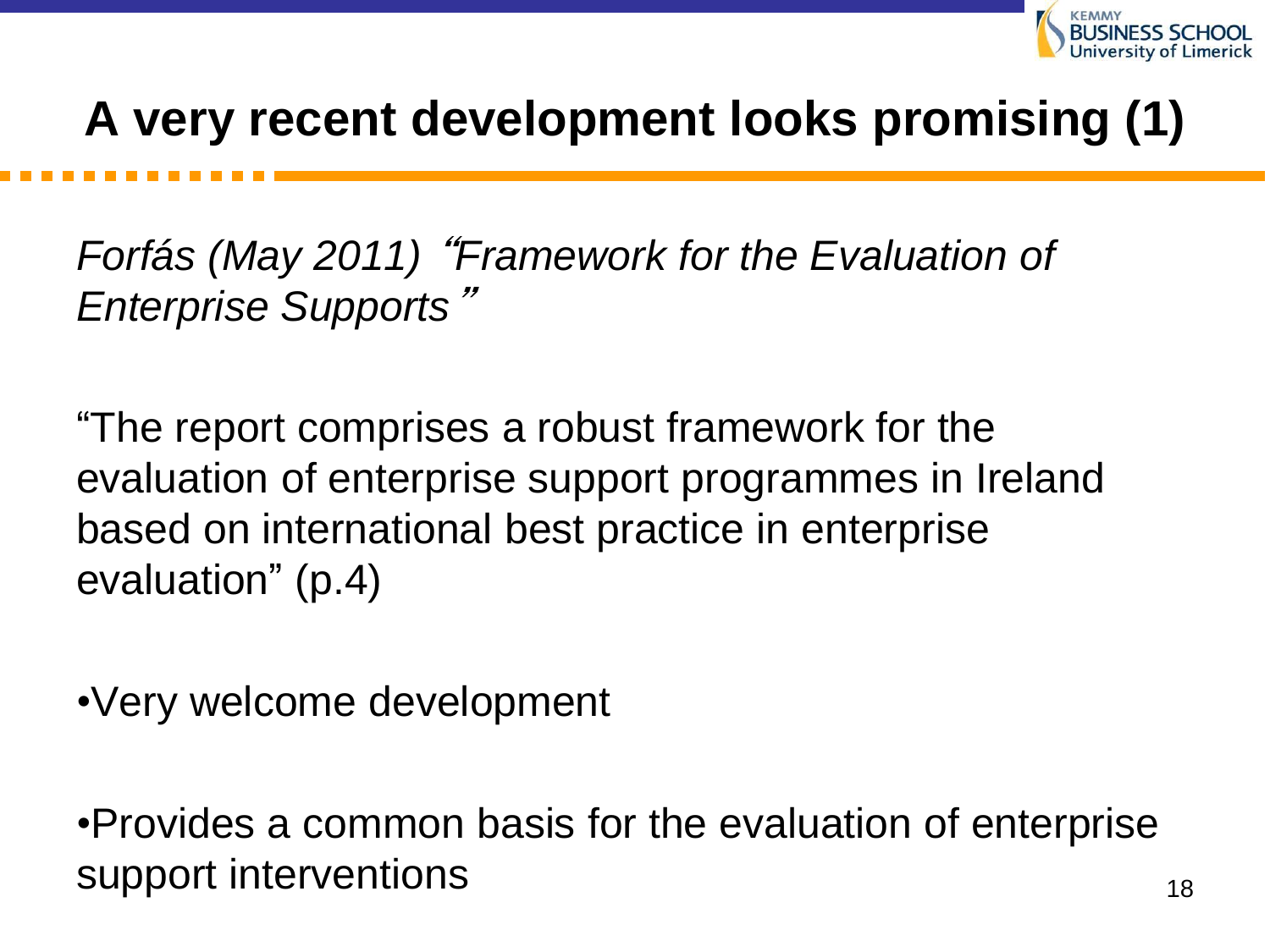

#### **A very recent development looks promising (2**)

- "Perhaps the most significant challenge is the need to set clear and specify objectives in relation to the programmes of intervention being evaluated" (p. 5)
- Explore potential linkages with other programmes
- Still lots of focus on private benefits and costs (economic)-mention to broader 'societal impacts' but on quite a superficial level
- Logic model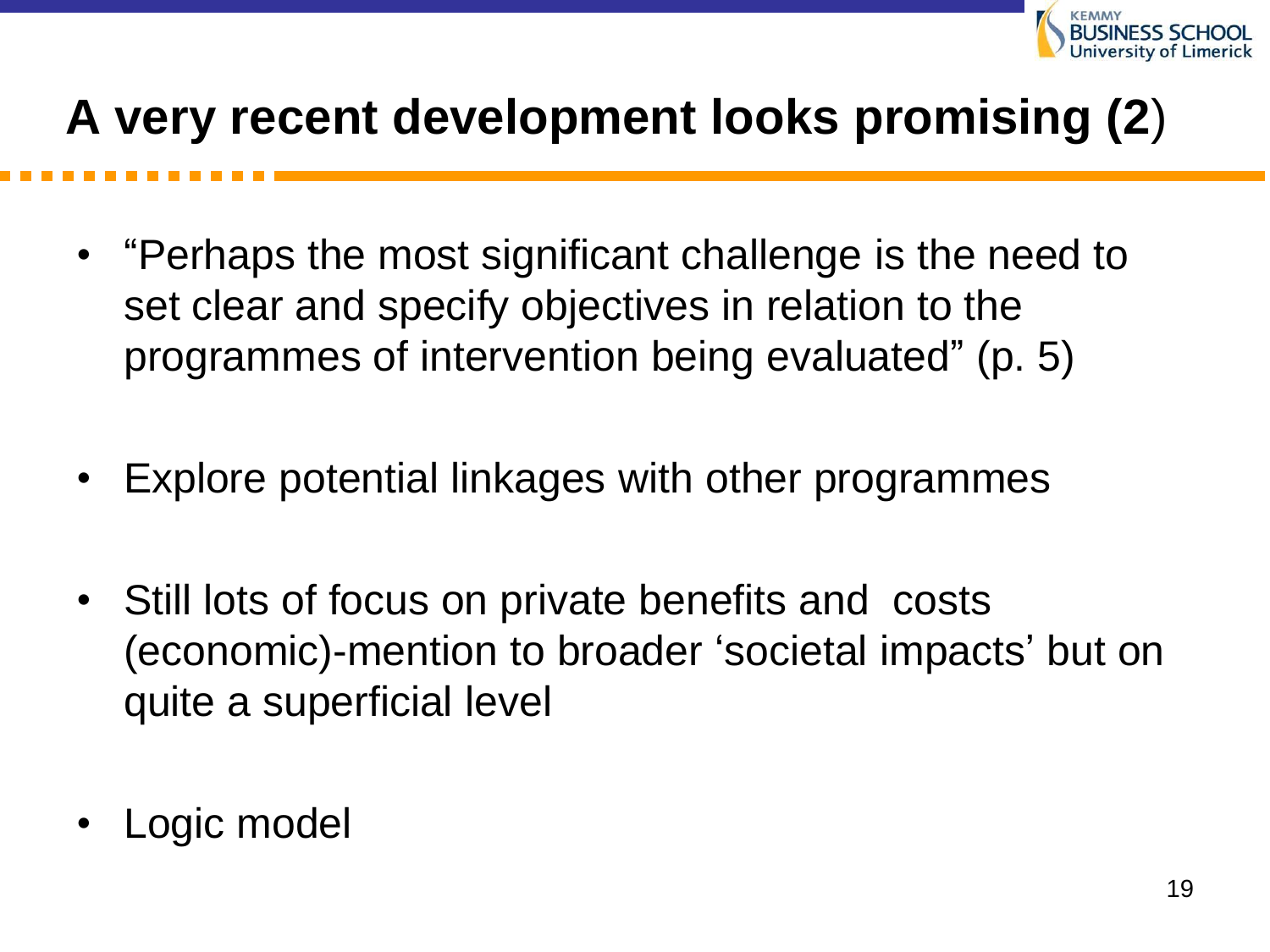### **Example of programme Logic Model** University of Limerick **Framework**



20 Source: Forfás (May 2011) Framework for the Evaluation of Enterprise Supports (p. 9) *Based on the Department of Finance's Value for Money and Policy Review Initiative Guidance Manual (2007).*

**KEMMY**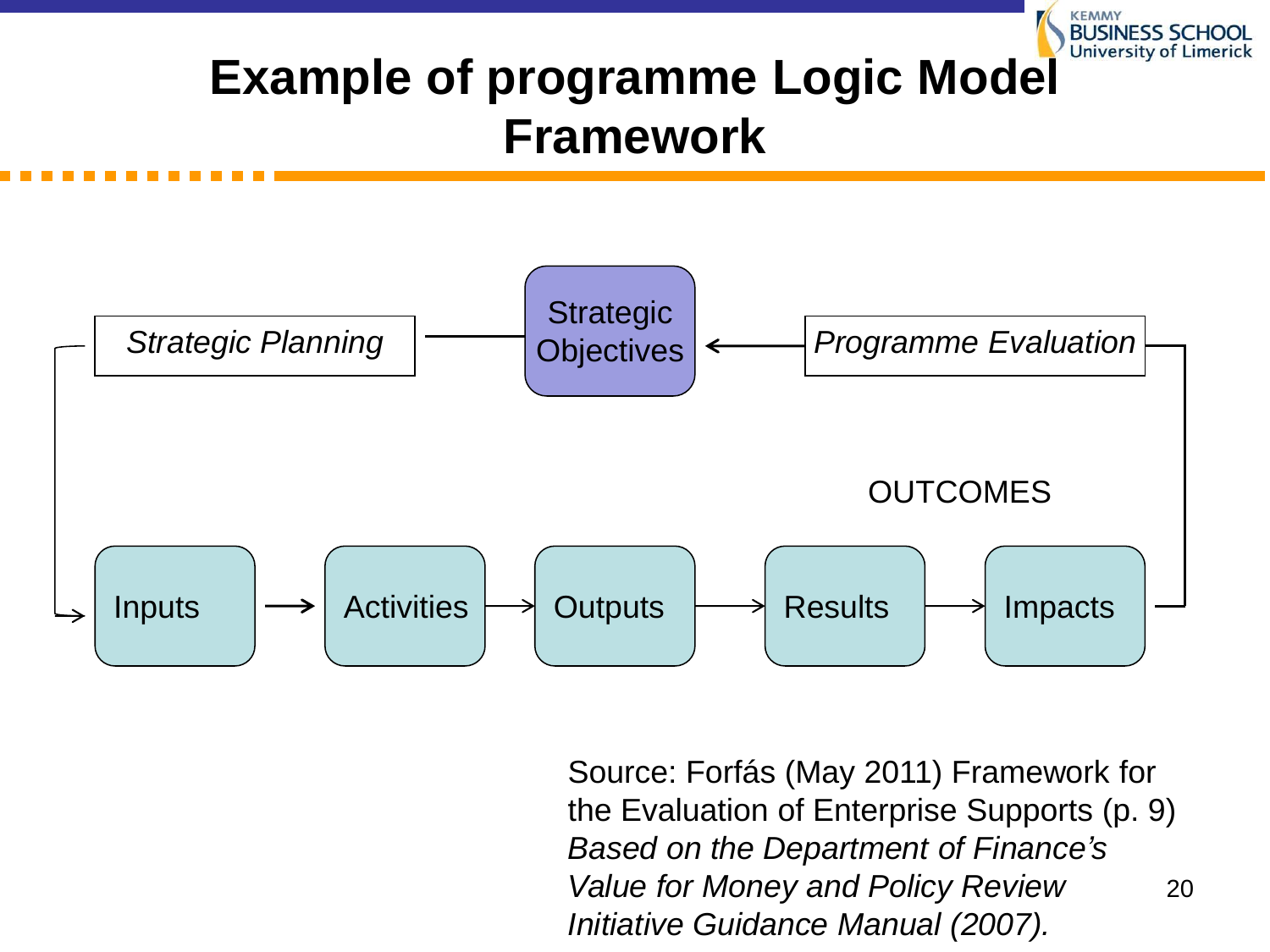

#### **A very recent development looks promising (3)**

*Summary comments on first look at the document:*

•A truly welcome development and a definite step in the right direction

•Specification of objectives

•Be careful not to just import 'best practice' in a context-free way

•Real 'test' will be to see how well all of this is operationalised-'theory' vs 'reality'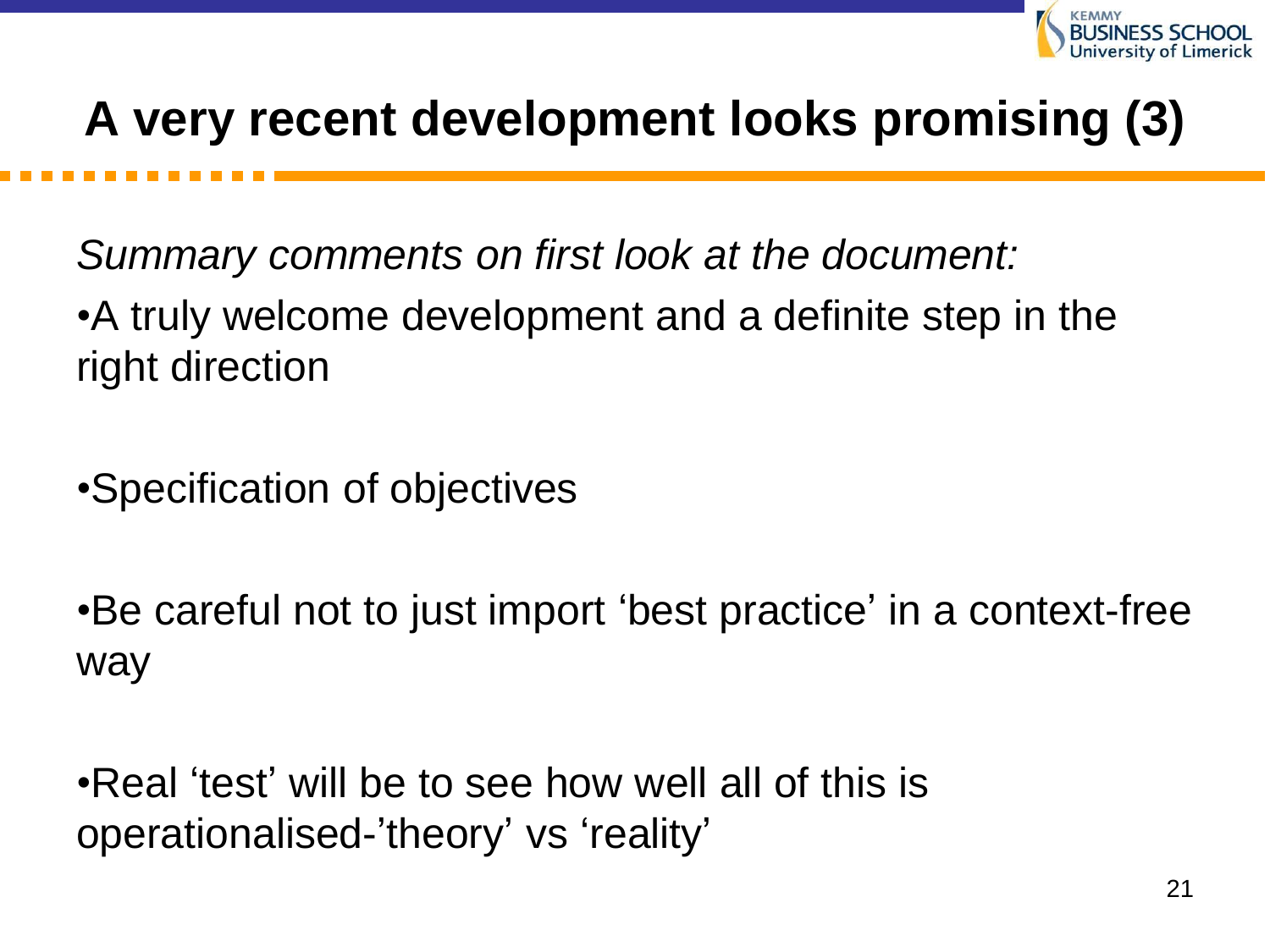

- (1) Current evaluation frameworks/metrics are generally lacking *vis-à-vis* the evaluation of 'newer' enterprise policies coupled with a move from 'old' towards 'new' business models.
- (2) Illustrate how 'LOGIC' models can be extended to account for broader 'societal' impacts.

The thoughts in the remainder of the presentation are based on the following paper:

22 Lenihan, H. (2011) 'Enterprise policy evaluation: is there a 'new' way of doing it?' *Evaluation and Program Planning*, 34 (4), 323-332.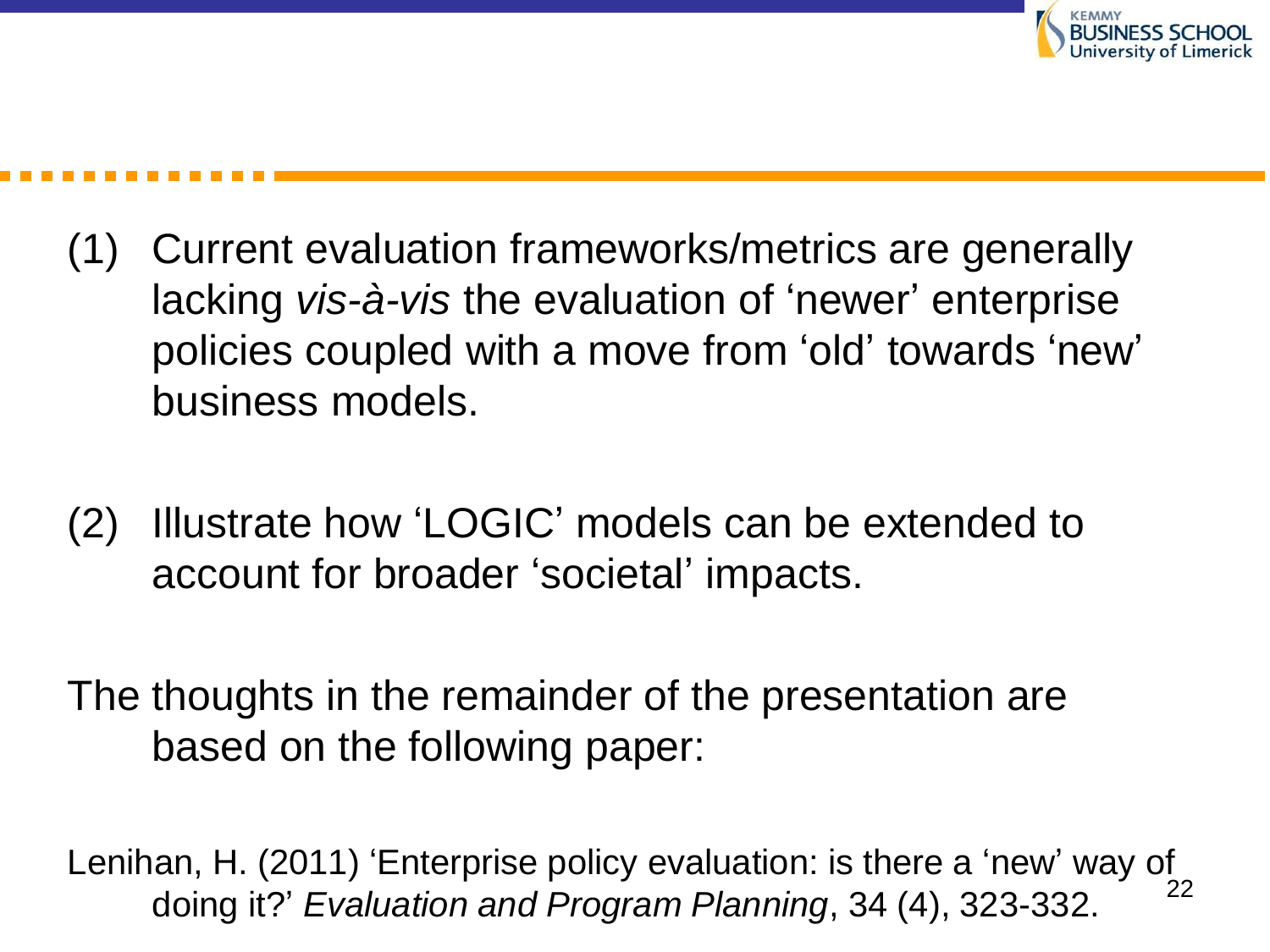## **Features of 'new' enterprise policy approach (1)**

- Past-Theoretical rationale-Market Failure (Bennett, 2006)
- Old business model characterised by:
	- desire for business stability
	- focus on core business activity
	- hierarchical organisation structure
	- efficiency attainment via standard procedures
	- Focus on developing in-house specific competencies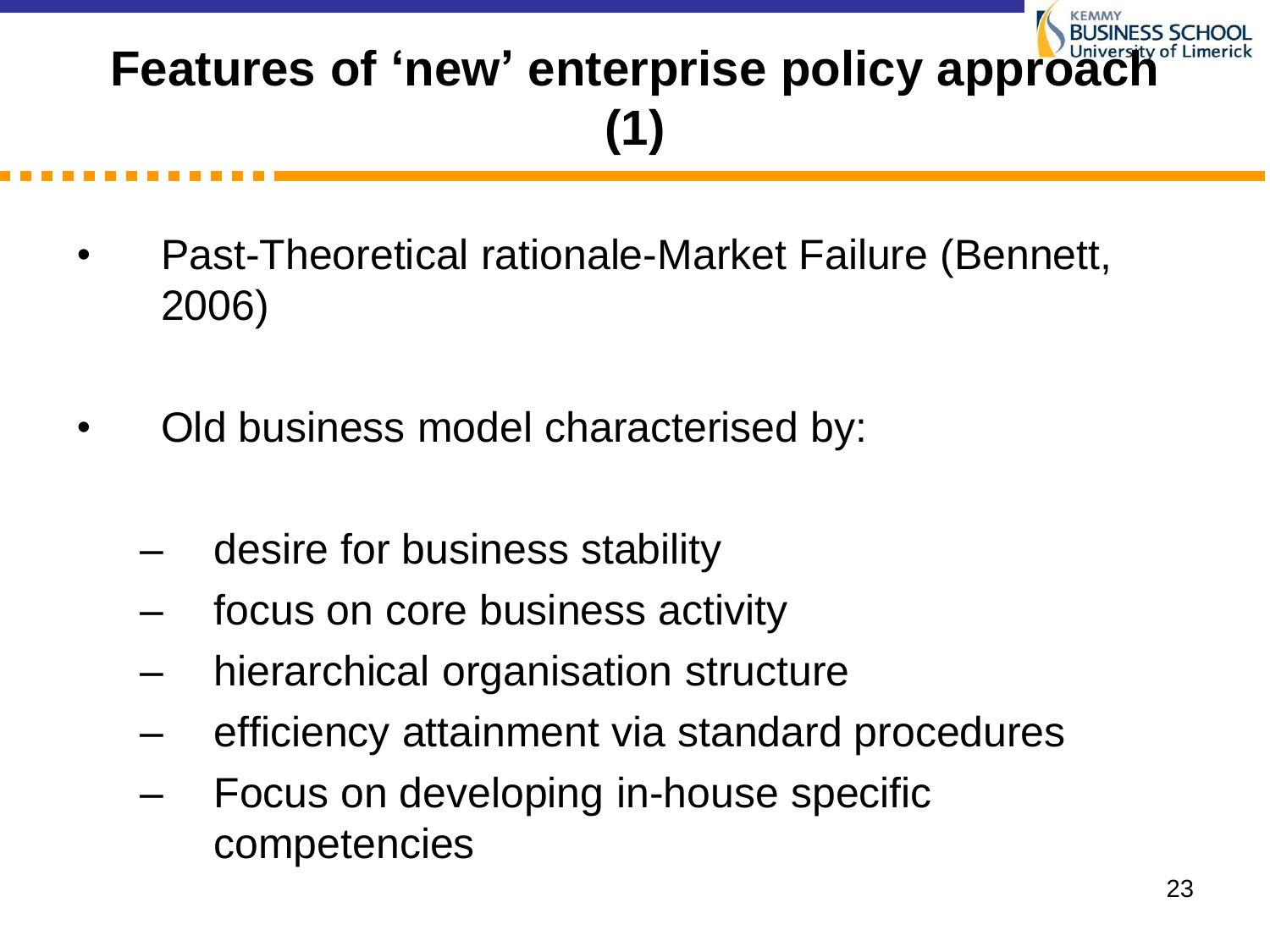## **Features of 'new' enterprise policy approach (2)**

- Systemic failure (dynamic externalities e.g. knowledge spillovers and network externalities)-adopts a more 'evolutionary' approach
- Enabling conditions for enterprise start-up and growth
- R&D; innovation, commercialisation of capital, entrepreneurship and education at the heart of enterprise policy.
- Innovating firms seen as interacting with a plethora of other organisations.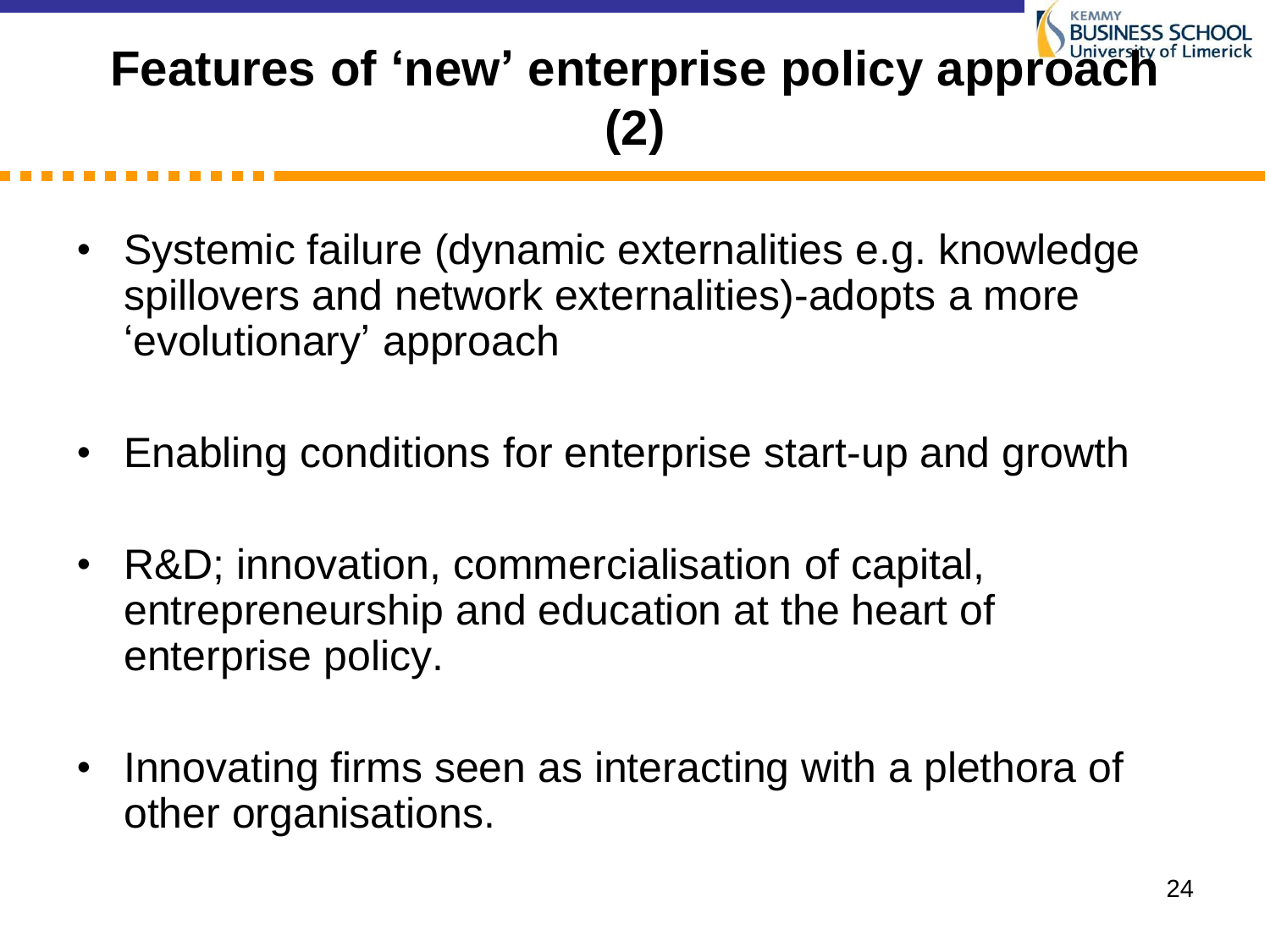### **Features of 'new' enterprise policy approach (3)**

- Concepts of natural systems of innovation and clusters seen as fundamental policy frameworks.
- Highlights importance of interdependencies in the economic system.
- Knowledge viewed as a key competitive asset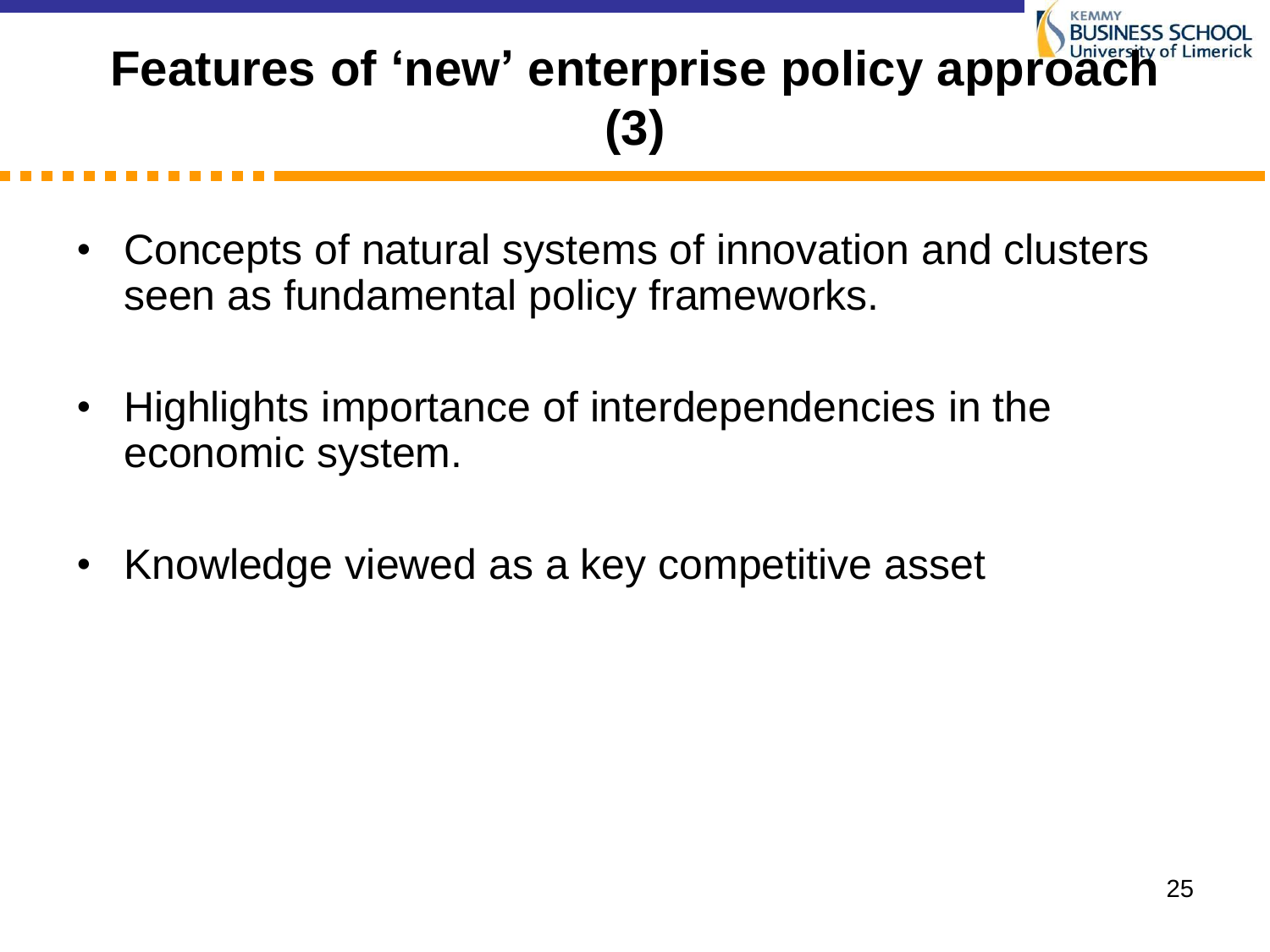

#### "New" enterprise/business model focuses on:

- Innovation and novelty and flexibility
- lack of predictability
- Operates as part of a network
- Combines internal & external 'know how'
- **Outsourcing**
- Operates as part of supply chain models
- Invests in Human as opposed to physical capital
- Knowledge based economy and rests on intangible assets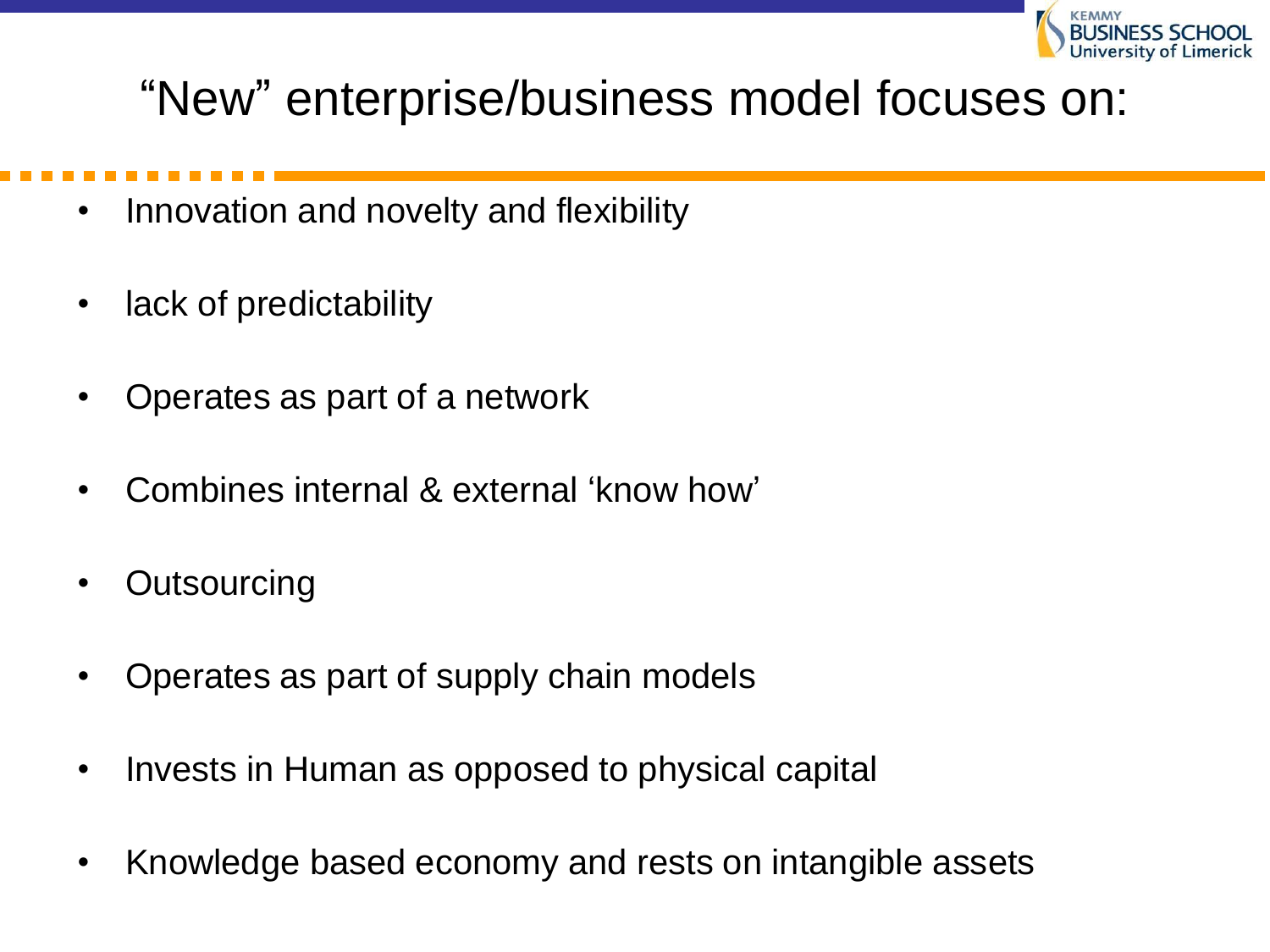

#### Importance of specifying Policy Objectives

Storey (2000) "A fundamental principle of evaluation is that it must first specify the objectives of policy" (p. 177)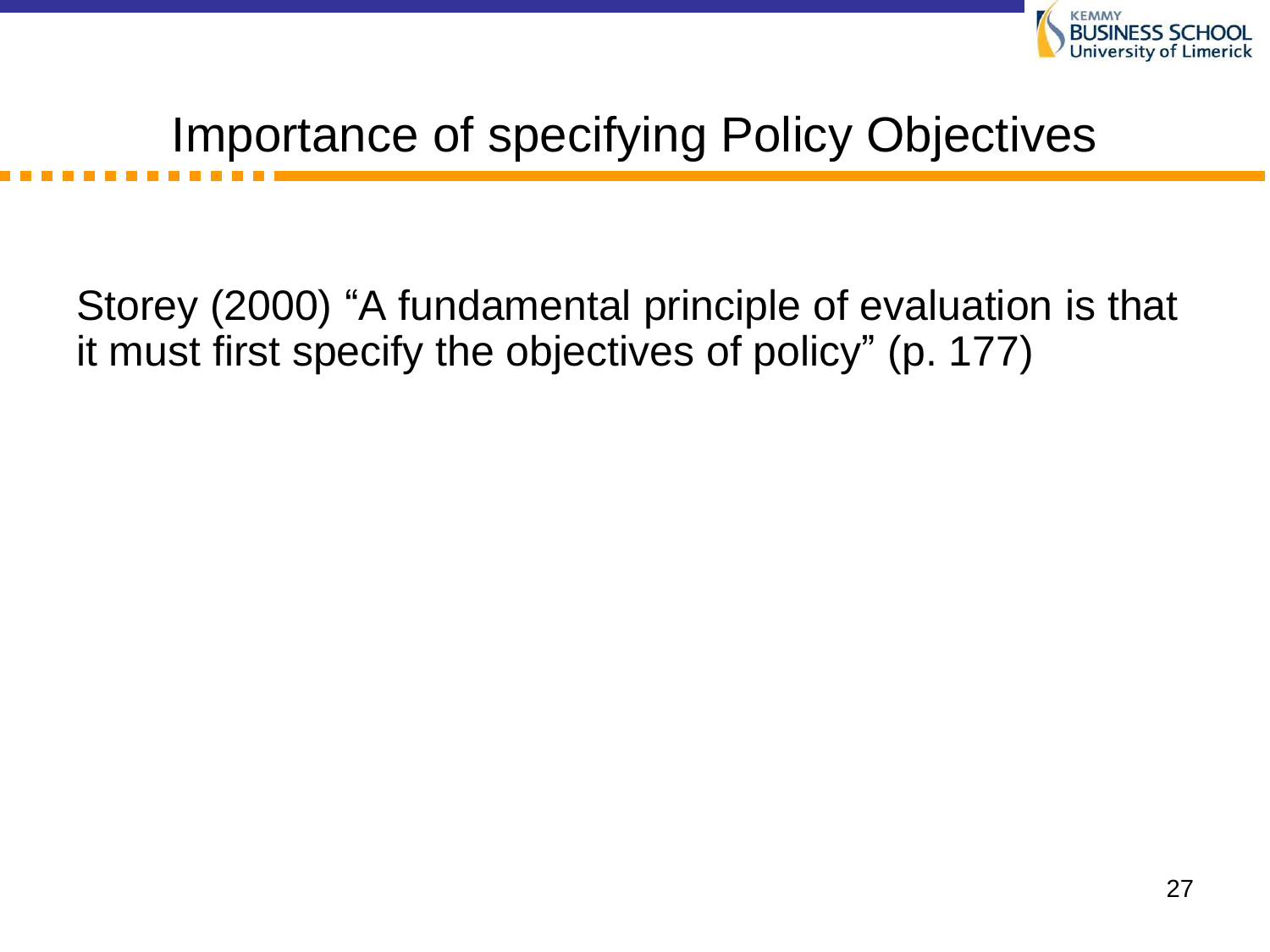

#### Examples of current objectives 2 Enterprise Policy initiatives

*Innovation Partnerships*

To encourage Irish based companies to work with Irish HEIs to access their expertise and resources to develop new and improved products, processes and services, and generate new knowledge and know-how.

*Competence Centres*

The objective is to achieve advantage for industry in Ireland by accessing the innovative capacity of the research community.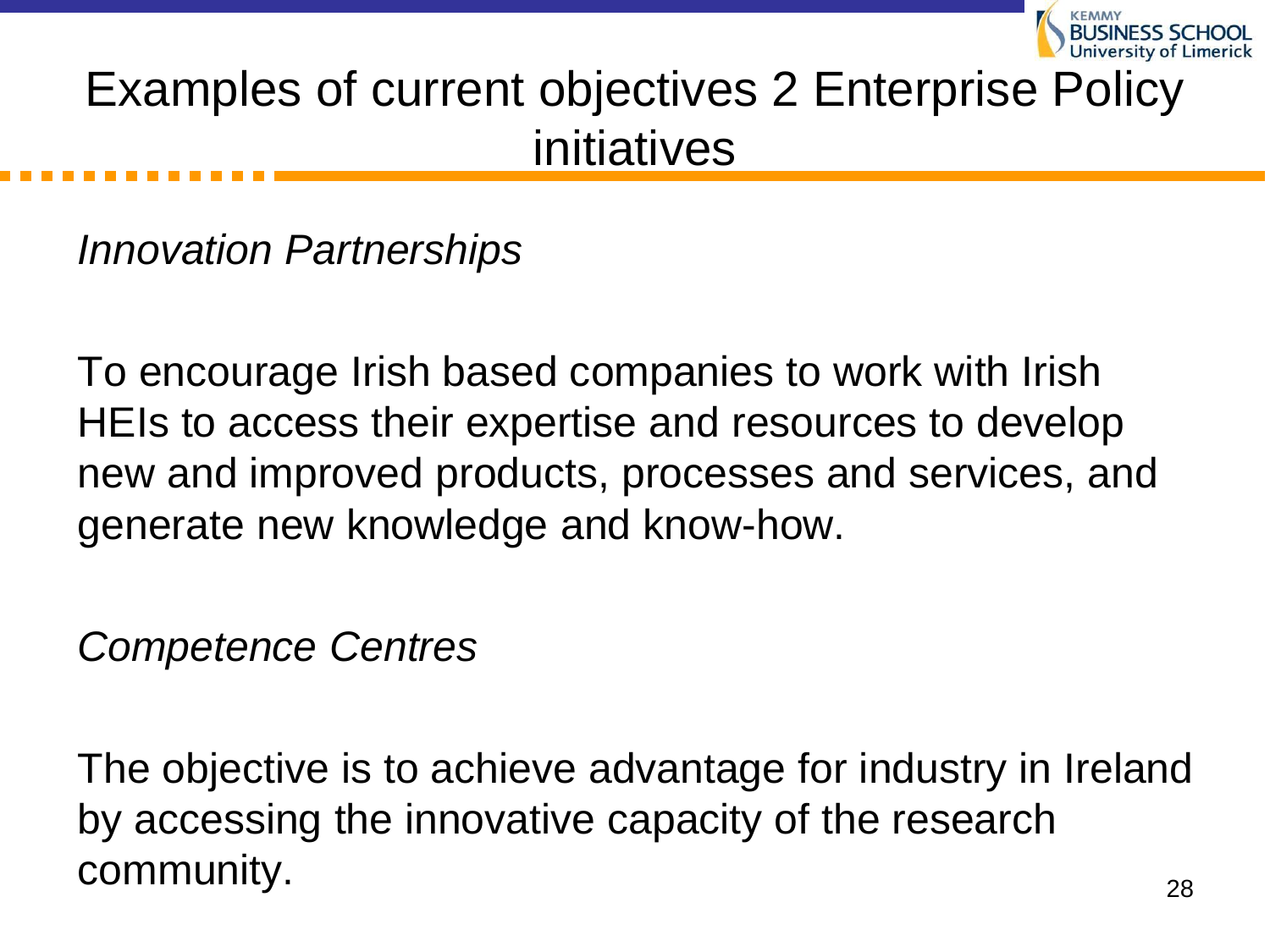What does the new approach mean for policy evaluation? (1)

*Evaluation metrics should include as many as possible of the following:*

- Socio-economic fabric of locality or region
- Extent of additionality
- Opportunity cost issues
- Impact on 'wider publics'(PIE-Sugden and Lenihan 2007) and a concern with social impact and value
- Impact on sustainable development
- Impact on average local/regional wage rates within economy.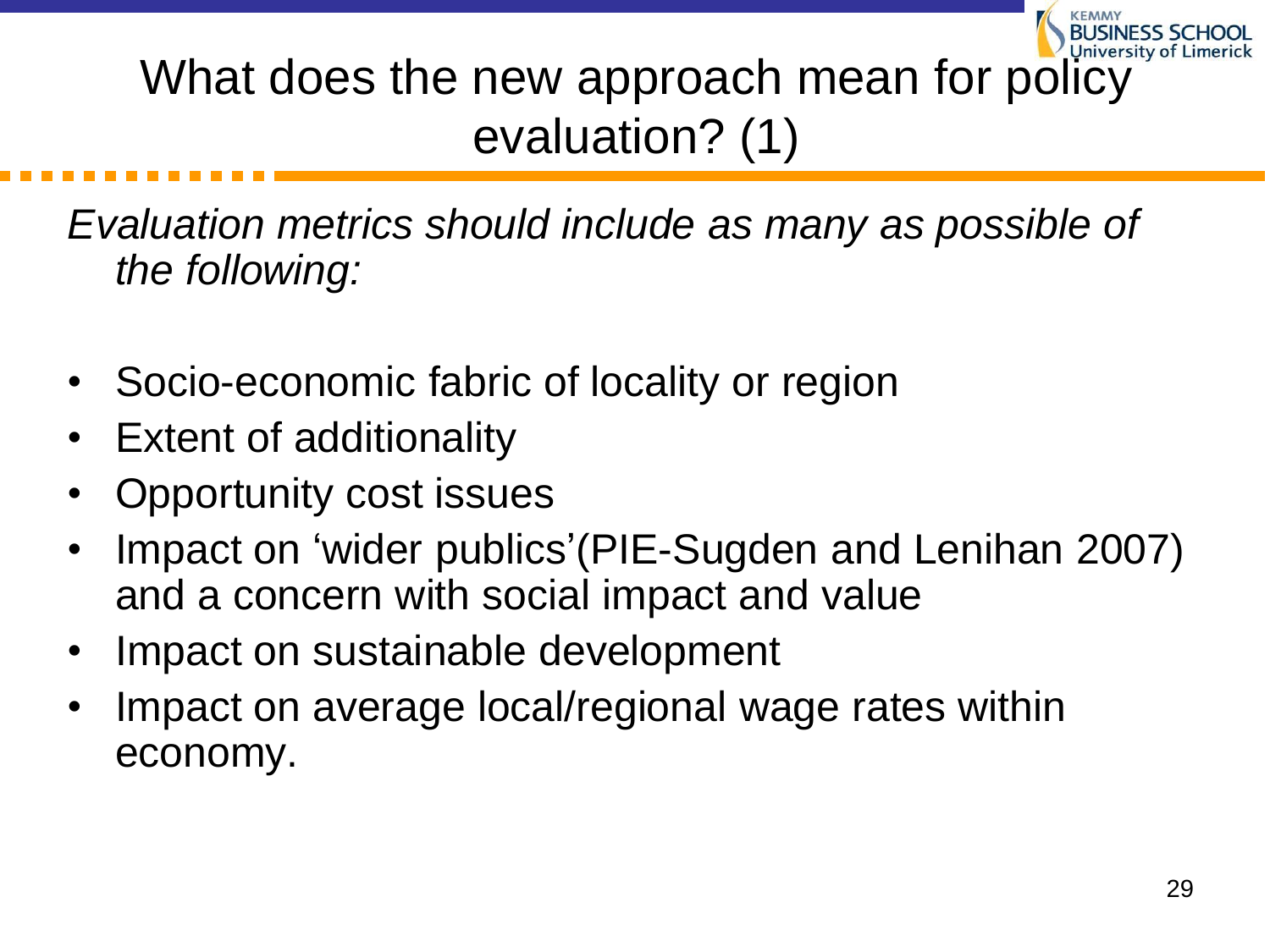### What does the new approach mean for policy evaluation? (2)

- Displacement and crowding out effects across firms.
- Capacity building
- Linkages between firms
- Multiplier impacts
- Knowledge creation through institutional diversity and pluralism
- Impact of the enviornment shaping the economy upon the dynamics of entrepreneurship/enterprise activity
- Government or bureaucratic failures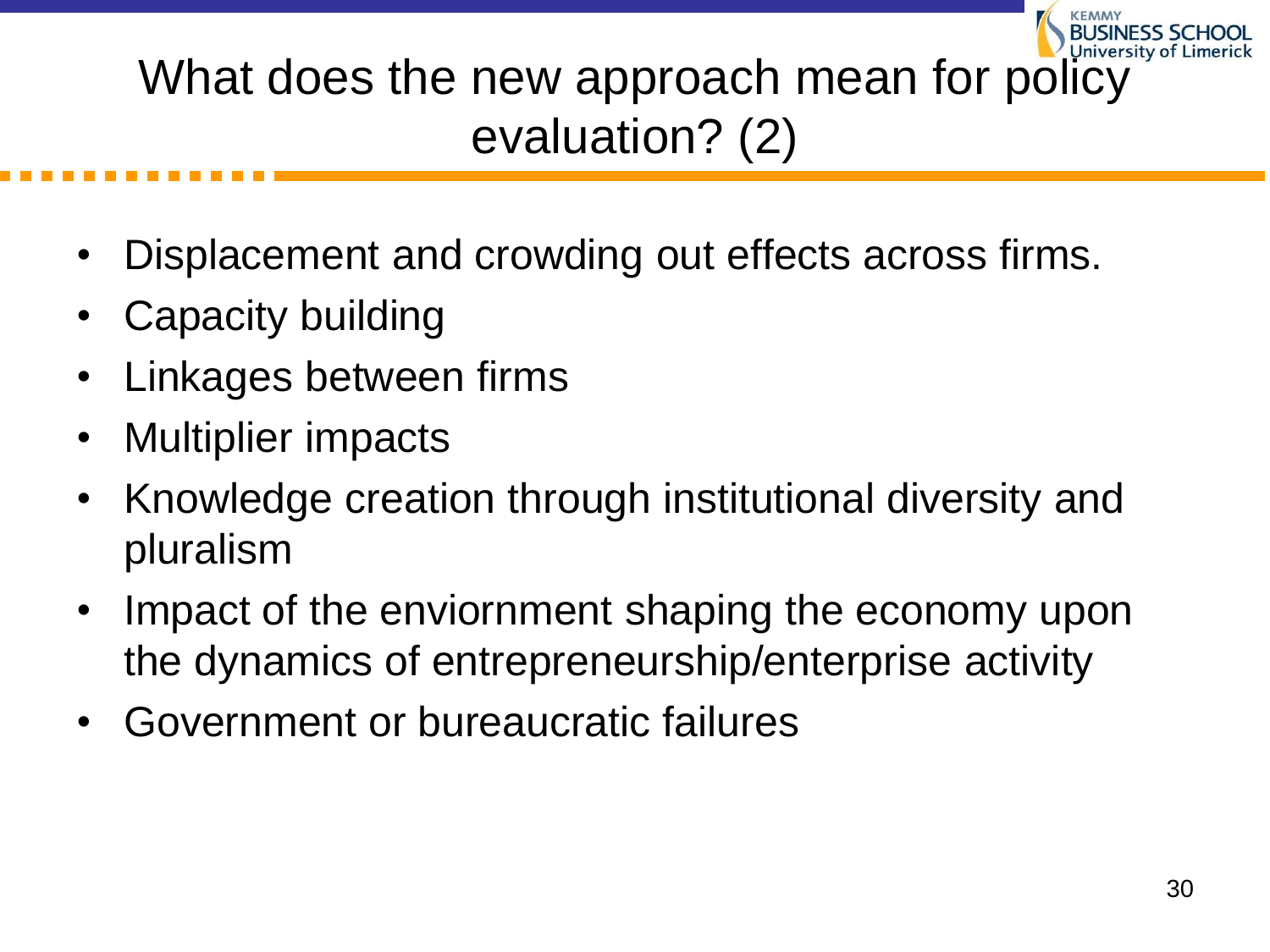Logic model-potential to make a worthwhile methodological contribution?

- Provide a guide as to what should be assessed and measured.
- Incorporate multi-level (layered) effects.
- Compare ideal against actual operation in a programme
- Not only look at impact at level of firm but has potential to consider wider economy and even society effects.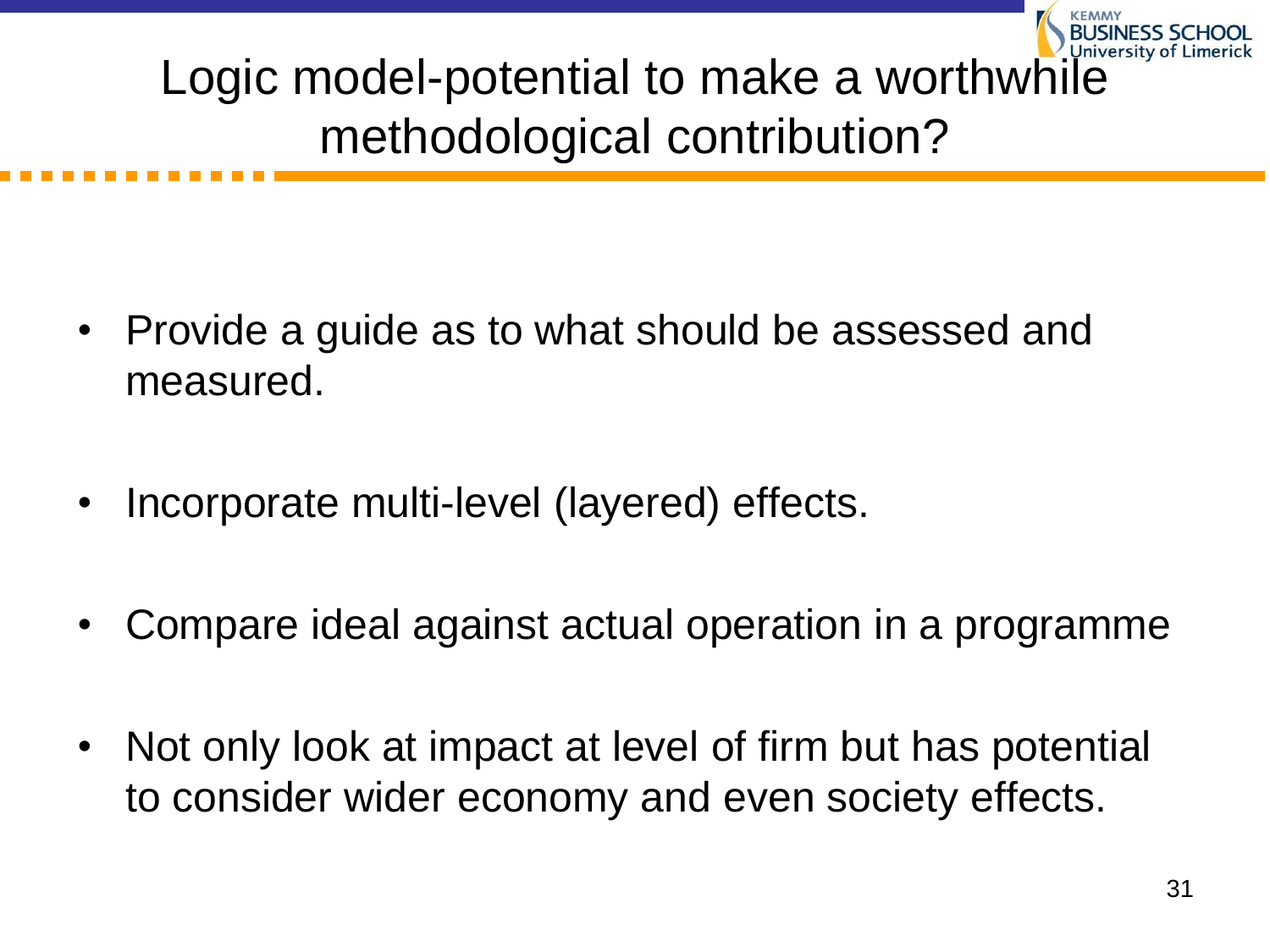

FIGURE 1: Logic Model (Chain of Cause and Effect)

\* In the form of entrepreneurship and enterprise policies (direct policy interventions) and indirect policy interventions which foster a culture of entrepreneurship and improve the enabling environment for entrepreneurship. Indeed this policy intervention and the fostering of entrepreneurial culture could operate at the various stages (short term, medium term and long term) throughout the model presented here.

 $\overline{\phantom{a}}$ Source: Lenihan (2011, p. 329)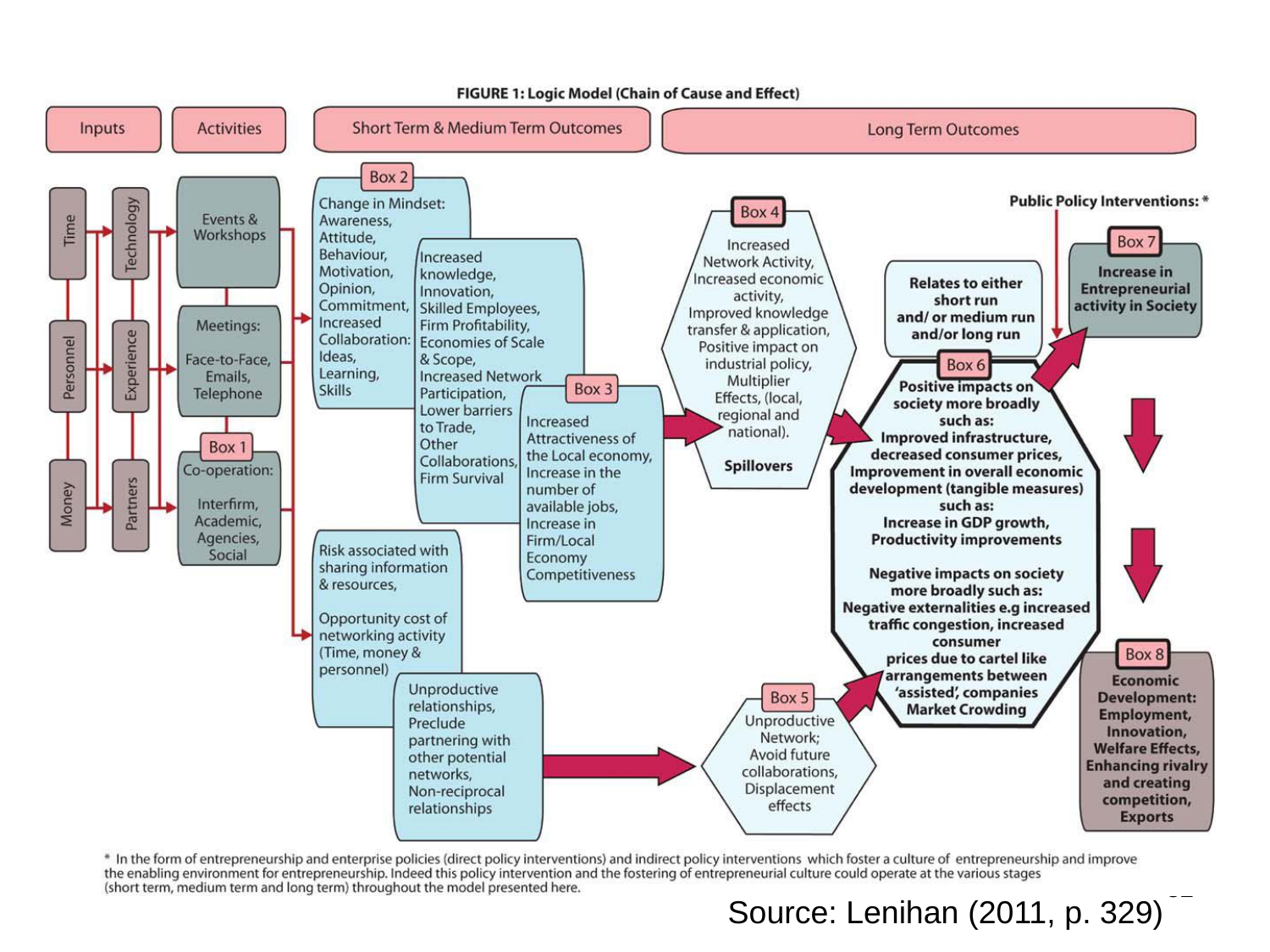

Adapted from Lenihan (2011)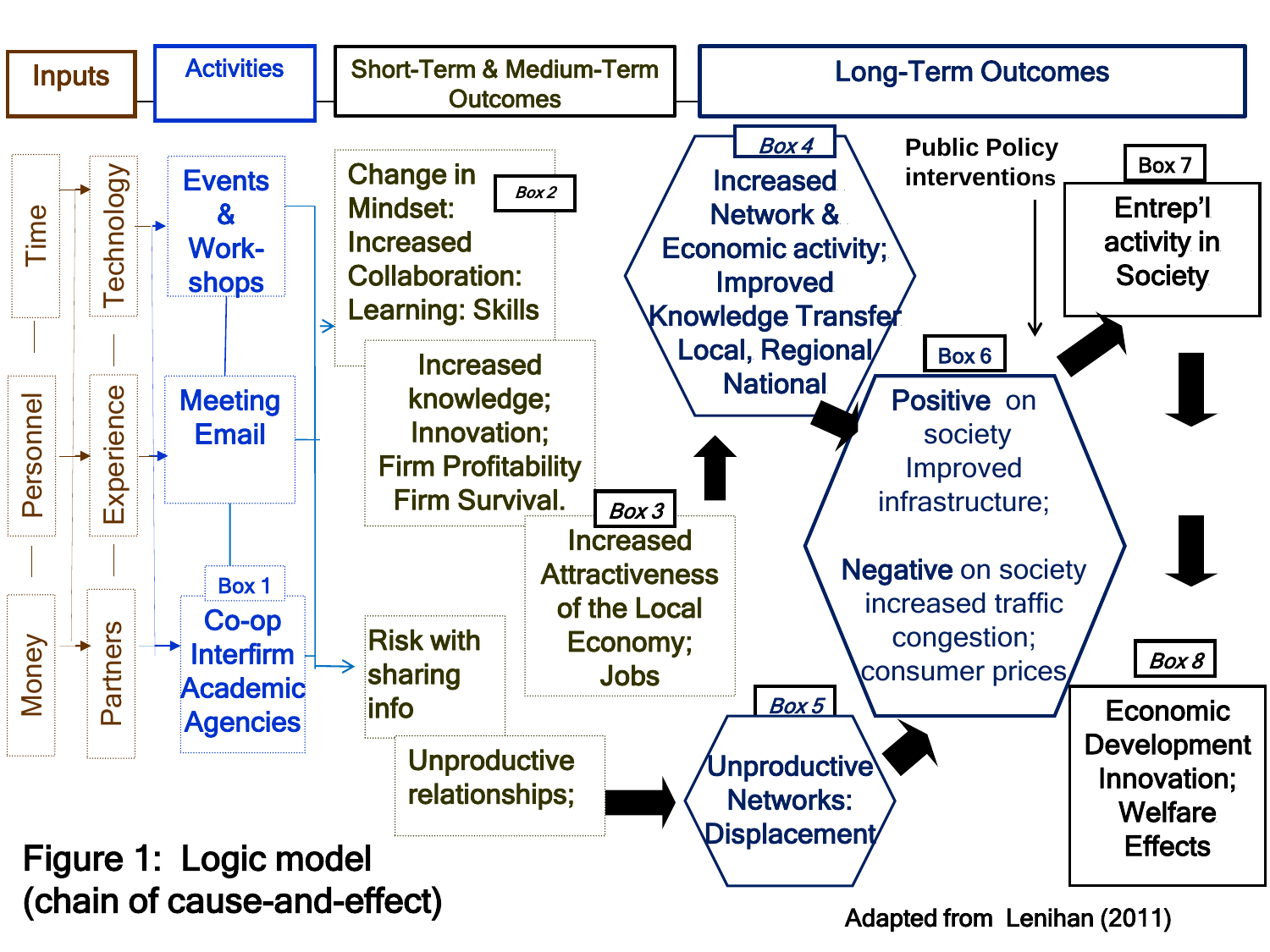### Conclusion and way forward for policy evaluation (1)

- Challenge: move away from evaluation methodologies that are purely concerned with narrowly defined economic impacts and measure impact purely at level of assisted firms.
- Bottom line: firm and economic activity more broadly does not operate in a silo but operates as part of a 'holistic' system
- Evaluation toolkits from other policy areas have potential to provide interesting insights (may call for a multidisciplinary approach)
- Greater investment should be made with regard to *ex-ante*  evaluation methodologies.
- 'unwashed'-also incorporate wider economy and societal impacts. 34 • Greene and Storey (2007) compare samples of 'treated' and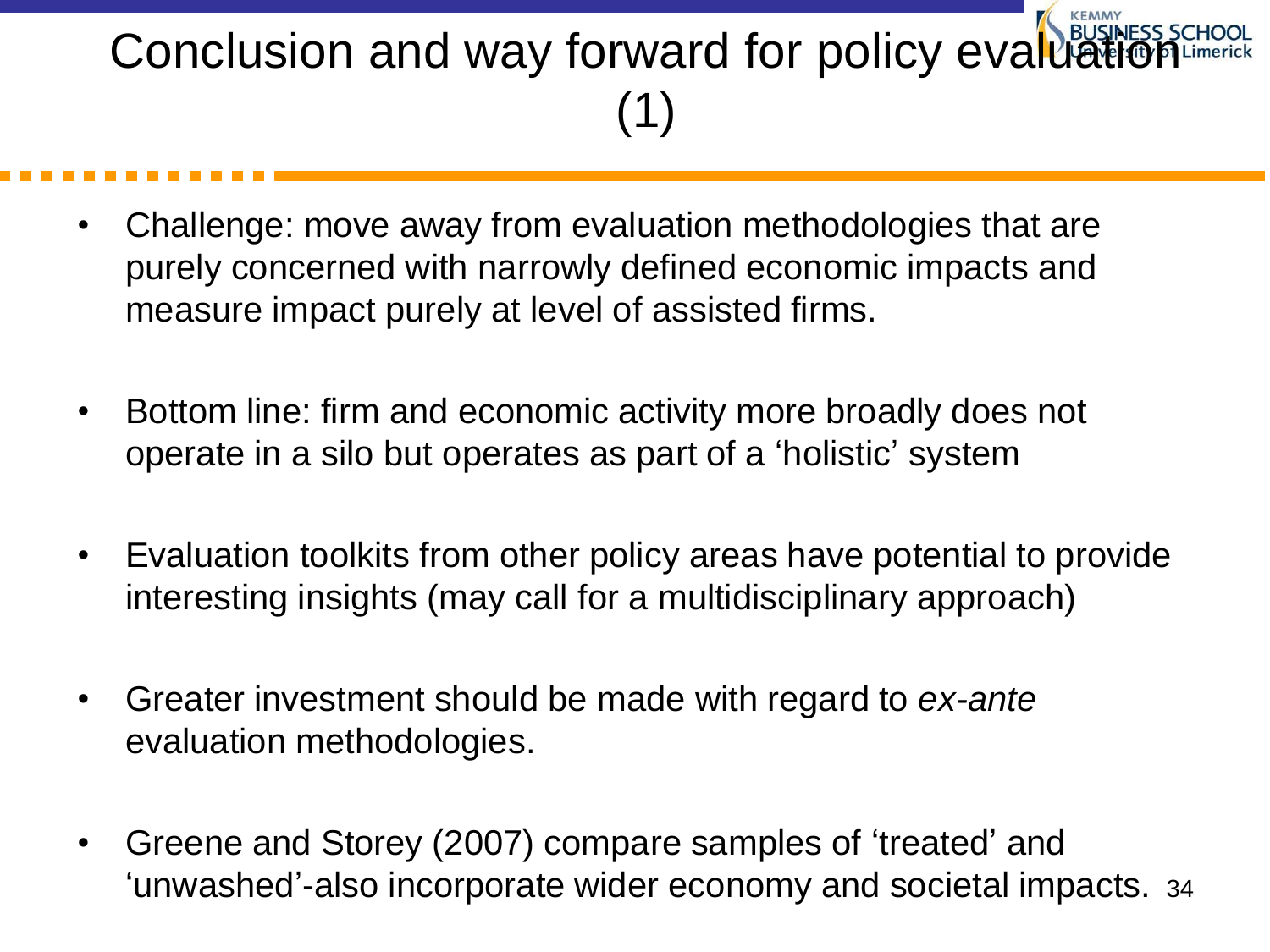# Conclusion and way forward for po evaluation (2)

- Need to invest in sophisticated evaluation methodologies.
- Evaluation as a 'science' lacking in theory.
- Old Chestnut: **'How' to evaluate (single biggest challenge)**
- Logic model-potential
- Make the 'Evaluations' publicly available
- Most important specify policy objectives.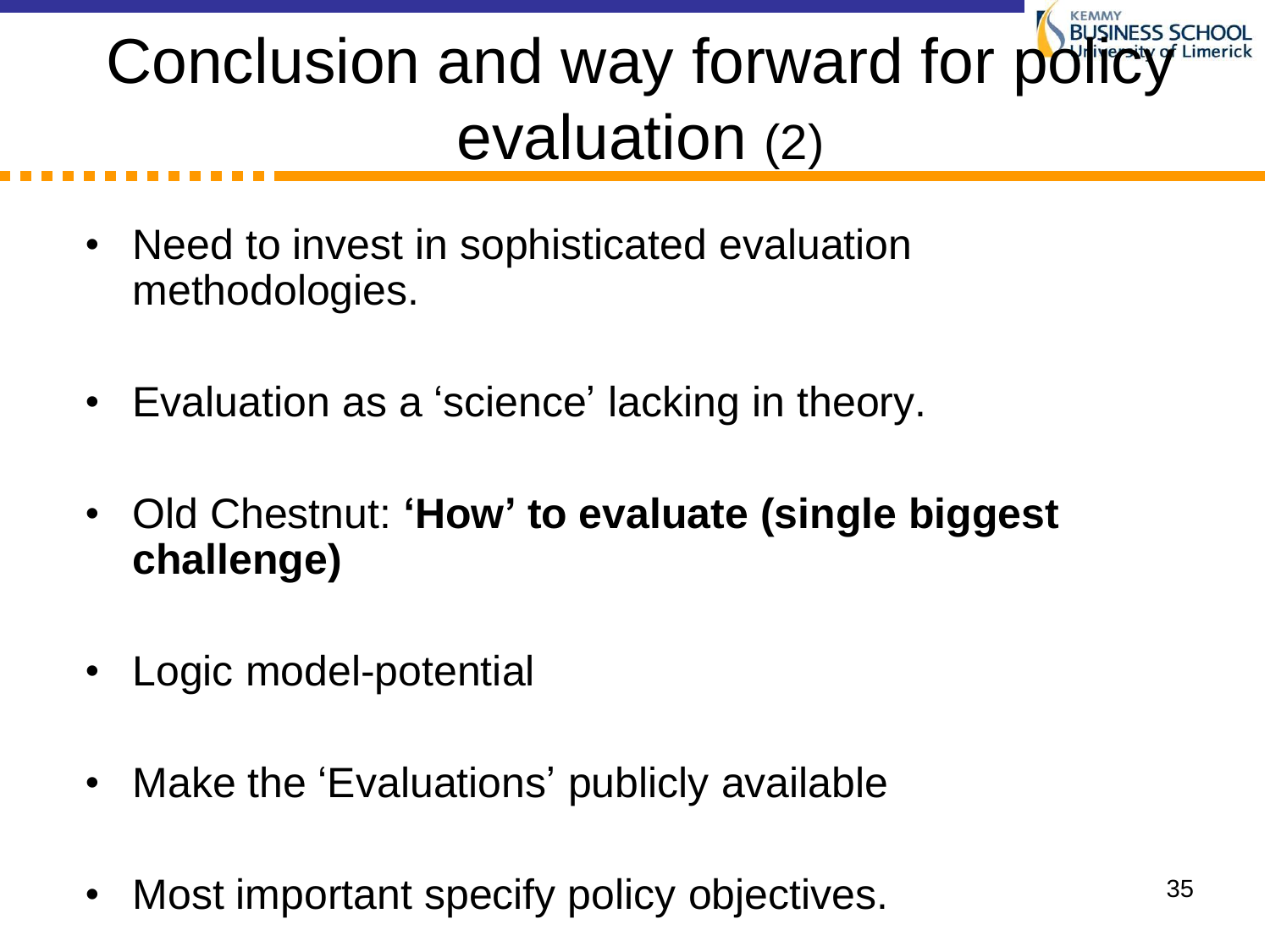

Thank you

### Comments/Questions?

Helena.Lenihan@ul.ie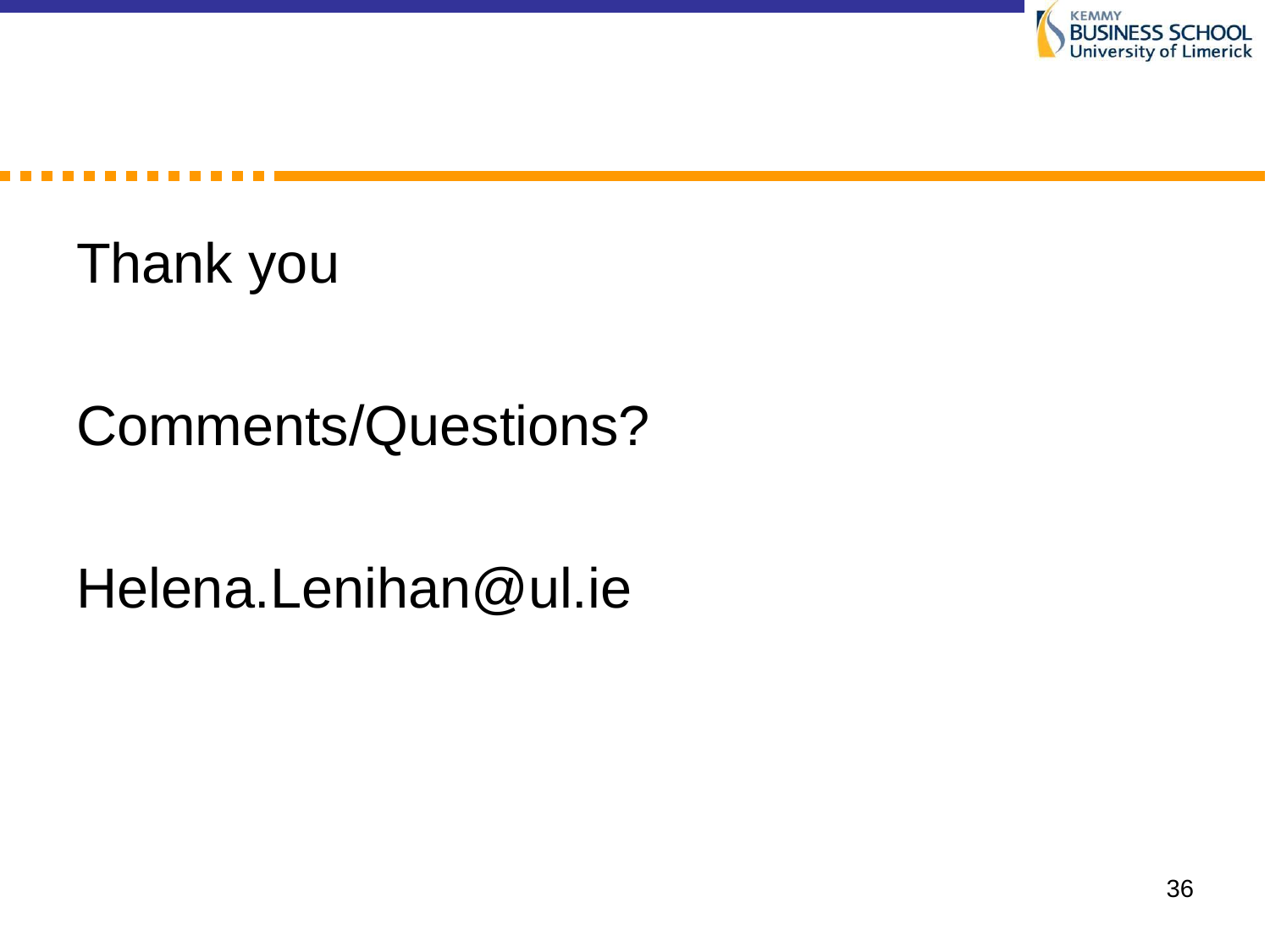

Selected publications by Lenihan on this topic

- Lenihan, H. (2011) 'Enterprise policy evaluation: is there a 'new' way of doing it?' *Evaluation and Program Planning*, 34 (4), 323-332.
- Lynch, N., Lenihan, H. and Hart, M. (2009) 'Developing a framework to evaluate business networks: the case of Ireland's industry-led network initiative', *Policy Studies,* 30(2), 163-180.
- Lenihan, H., Hart, M. and Roper, S. (2007) 'Industrial Policy Evaluation: Theoretical Foundations and Empirical Innovations: New Wine in New Bottles', *International Review of Applied Economics,*  21(3), 313-319.
- Hart, M. and Lenihan, H. (2006) 'Estimating Additionality and Leverage: The interplay between public and private sector equity finance in Ireland (2000-2002)', *Venture Capital: an International Journal of Entrepreneurial Finance,* 8(4), 331-351.
- Lenihan, H. (2006) 'Modelling the factors associated with deadweight and displacement: An example of Irish Industrial Policy evaluation', *Journal of the Statistical and Social Inquiry Society of Ireland*, 33, 40-82.